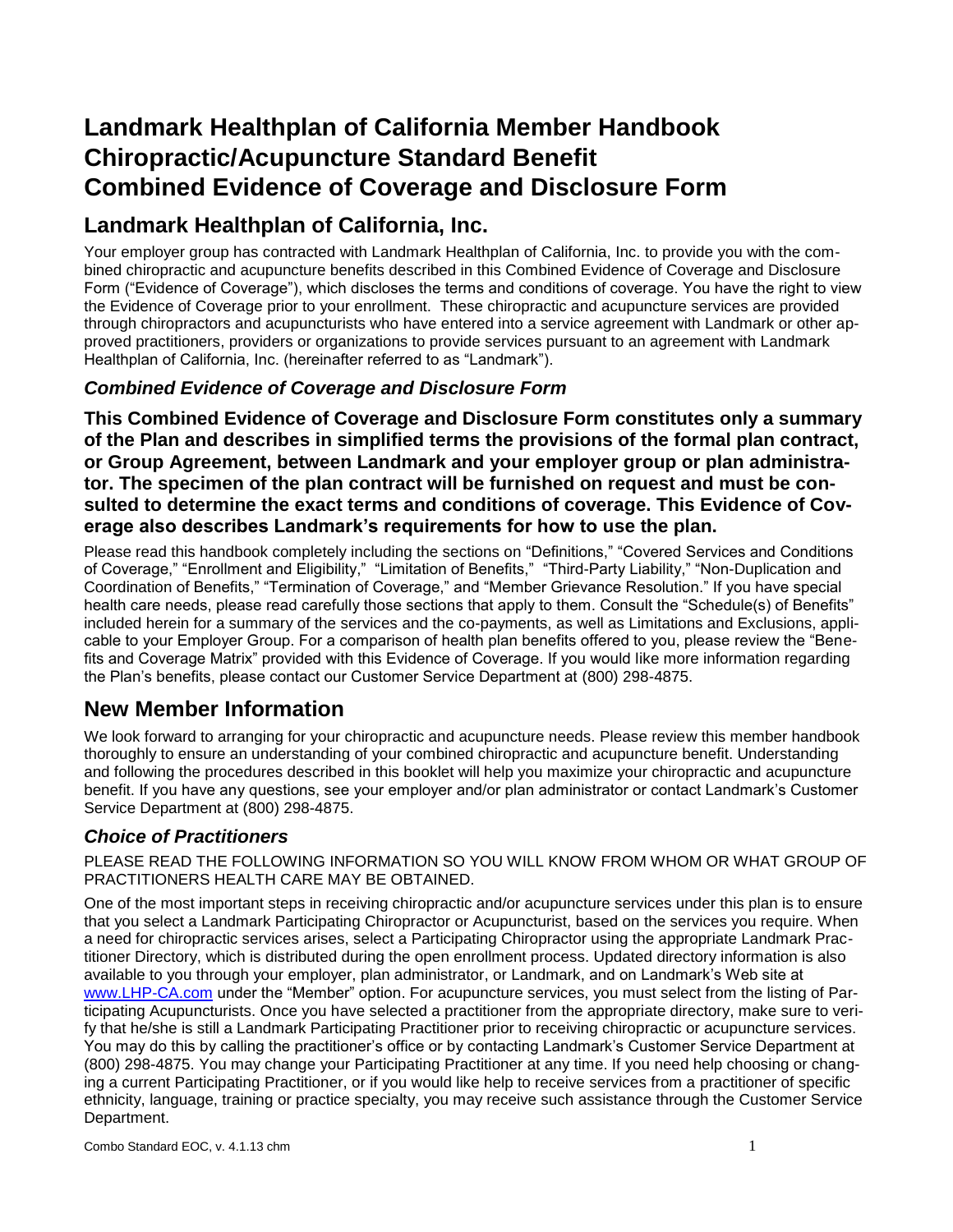### *Liability of Subscriber or Enrollee for Payment*

The Subscriber or Enrollee will be responsible for payment of all services (except for Emergency Services) provided by Non-Participating Practitioners.

#### *Reimbursement Provisions*

The selected Participating Practitioner is responsible for verifying benefits, coordinating care and obtaining preauthorization, when required, for chiropractic or acupuncture services. Your Participating Practitioner is also responsible for submitting claims to Landmark for Covered Chiropractic or Acupuncture Services, as applicable, and cannot balance-bill Members for such services; that is, Participating Practitioners may not bill Members for any portion of Covered Chiropractic or Acupuncture Services except for the Co-payment.

If you receive Emergency Services from a Non-Participating Practitioner, you may submit a claim for reimbursement to Landmark by following these guidelines:

- 1. Submit a fully itemized bill with progress notes including:
	- $\Box$  Chiropractor's or Acupuncturist's name, Tax ID, and address
	- $\Box$  Date of service
	- Diagnosis
	- □ CPT Codes and/or description of procedures
	- $\Box$  Billed amount
- 2. Indicate on the claim whether you have paid the Non-Participating Practitioner's bill in full. If the claim is determined to be a Covered Chiropractic or Acupuncture Service, Landmark will reimburse you, less any applicable Co-payment and other charges that are your responsibility (see **Other Charges**, below). If you have not paid the bill in full and wish Landmark to pay the Non-Participating Practitioner directly, please include a signed statement instructing Landmark to do so.
- 3. All claims must be submitted within one-hundred-eighty (180) days of the date of service. Please include your name, address, Member number, and daytime phone number on your claim, and mail or deliver it to:

#### **Landmark Healthplan of California, Inc. ATTN: Claims Department P.O. Box 130028 Sacramento, CA 95853**

Please Note: Landmark reimburses your Participating Practitioner with an agreed fee for Covered Services delivered to you. Landmark does not offer bonuses or incentive payments for the performance of individual practitioners. For more information concerning how your Participating Practitioner is paid, you may contact Landmark or your Participating Practitioner.

## **Definitions**

The following terms are used in the Group Agreement and this handbook, including the Schedule(s) of Benefits:

**Acupressure** — This is a massage technique utilizing pressure applied to acupuncture points.

**Acupuncture** — The insertion and removal of fine-gauge, solid, metallic needles into the human body to stimulate a point or points according to the principles of traditional Oriental Medicine.

**Acute Condition** — This is a medical condition that involves a sudden onset of symptoms due to an illness, injury, or other medical problem that requires prompt medical attention and that has a limited duration.

**Aggravation** — A new incident or injury in the same area where a previous injury occurred.

**Allergy** — An antibody-mediated reversible inflammatory reaction, manifested cutaneously as uticaria, as bronchospasm in the respiratory system, and in the nose, as congestion of the nasal mucosa, or rhinorrhea.

Asthma — Expiratory wheezing caused by aeroallergens, oral allergens, or endogenous and exogenous factors which effect a decrease in bronchial diameter and the forced expiratory volume in one (1) second by more than twenty (20) percent; and may also be associated with a dry cough, and sometimes mucus production.

**Binding Arbitration** — Resolution of disputes between Landmark and a Member and/or Employer Group will be subject to binding arbitration rather than a court of law before a jury, pursuant to the terms of the Group Agreement. Arbitration is a process by which an arbitrator, a person with the power to decide a dispute, will conduct a hearing and make a final determination regarding the dispute between the parties. The involved parties are bound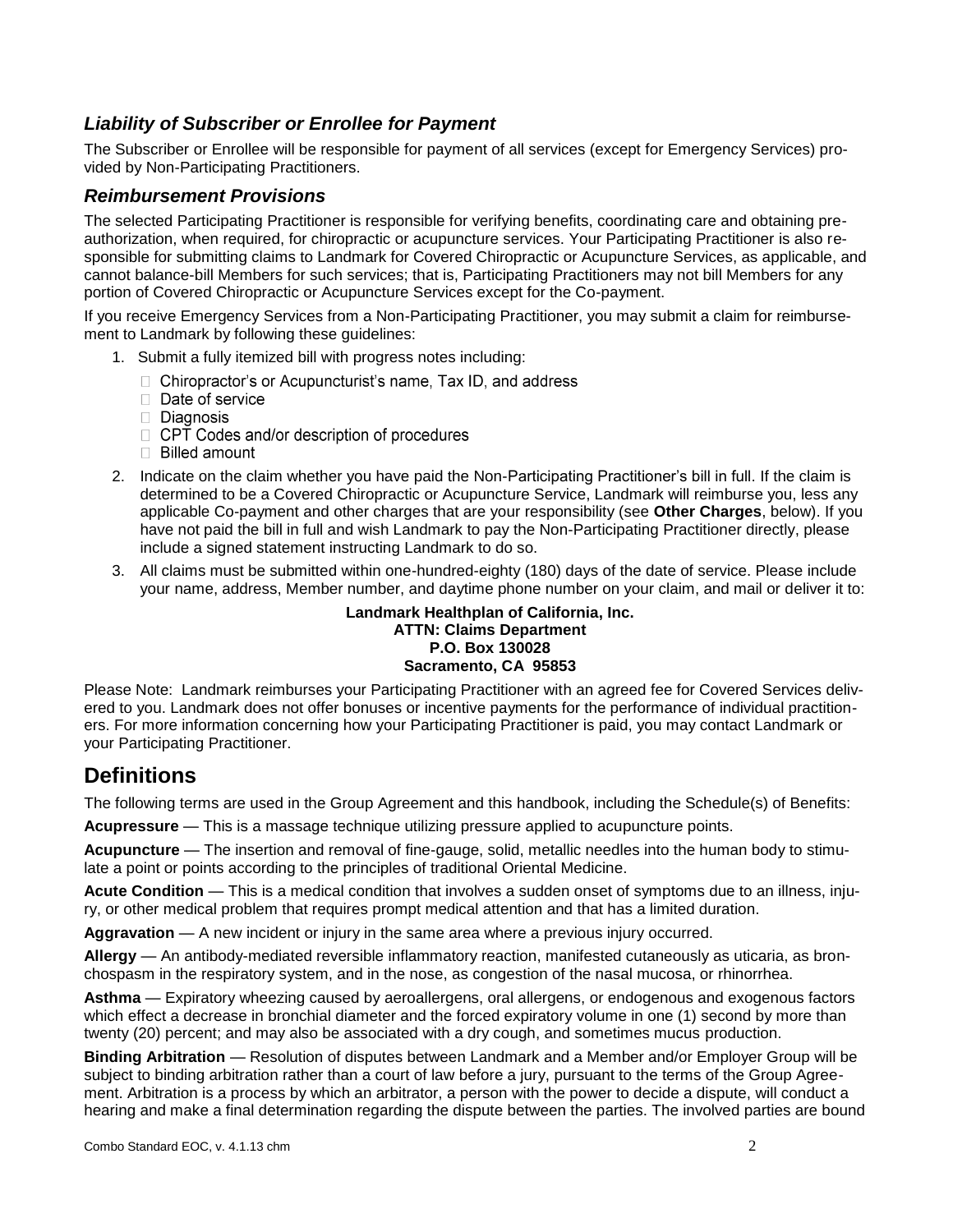by the decision of the arbitrator. Such arbitration hearing will be in accordance with the rules of procedure and decision of Judicial Arbitration and Mediation Services, Inc.

**Conjunctive Physiotherapy** — The use of therapeutic procedures or modalities to assist in Member's treatment and promote healing, that include but are not limited to hot packs, electrical muscle stimulation, or ultrasound.

**Coordination of Benefits** — A contractual provision that applies when a Member is covered under more than one health insurance program. Such provision requires that payment of benefits be coordinated by all programs to eliminate overinsurance or duplication of benefits.

**Co-payment** — A fee, as set forth in the Schedule of Benefits, payable by the Member for certain services and benefits. Such fee is to be paid directly to the Participating Practitioner at the time of service. Such payment is in addition to and separate from the Plan premiums paid by the Employer Group.

**Coverage** — Chiropractic and acupuncture coverage under the Group Agreement pertaining to a Member.

**Coverage Decision** — The approval or denial of health care services by a Plan, or by one of its contracting entities, substantially based on the finding that the provision of a particular service is included or excluded as a covered benefit under the terms and conditions of the Group Agreement.

**Covered Acupuncture Services** — Those services within the scope of acupuncture care that are pre-authorized by Landmark, and are supportive and Medically Necessary for the treatment of neuromusculoskeletal pain resulting from an injury or illness, or for the treatment of uncomplicated asthma (that which is not effected by another condition or disease), allergies, post-operative or chemotherapy nausea and vomiting, nausea of pregnancy, postoperative (including dental) pain, fibromyalgia, headaches and low-back pain. Services include the following:

- $\Box$  Acupuncture
- $\Box$  Electro-acupuncture
- $\Box$  Moxibustion
- $\Box$  Cupping
- □ Acupressure, only when acupuncture is contraindicated

**Covered Chiropractic Services** — Those services within the scope of chiropractic care that are supportive or necessary to help Members achieve the physical state enjoyed before an injury or illness, and that are determined by Landmark to be Medically Necessary, are pre-authorized by Landmark, and are generally furnished for the diagnosis and/or treatment of a neuromusculoskeletal condition associated with an injury or illness, including the following:

- $\Box$  Examinations
- $\Box$  Manipulation
- □ Conjunctive Physiotherapy
- $\Box$  X-rays
- □ Emergency Services

**Cupping** — The production of a vacuum by means of heating a cup or cups that are then applied to the surface of the body to produce a therapeutic effect.

**Dependent** — The spouse, registered domestic partner, or child (including a stepchild or legally adopted child) of a Subscriber who is enrolled under the Subscriber's Plan, who meets all the eligibility requirements set forth by the Subscriber's Employer Group and Landmark and for whom applicable premiums are received by Landmark.

**Disputed Health Care Service** — Any health care service eligible for coverage and payment under a health care service plan contract that has been denied, modified or delayed by a decision of the Plan, or by one of its contracting providers, in whole or in part due to a finding that the service is not Medically Necessary.

**Durable Medical Equipment** — Supportive devices prescribed by a Participating Chiropractor, such as elbow supports, back supports, lumbar braces, or home traction units.

**Electro-acupuncture** — The application of a low-voltage electric current (less than 9 volts) to previously inserted acupuncture needles for the purpose of stimulating a point or points according to the principles of traditional Oriental Medicine.

**Emergency Medical Condition** — A medical condition manifesting itself by acute symptoms of sufficient severity (including severe pain) that the absence of immediate medical attention could reasonably be expected to result in any of the following: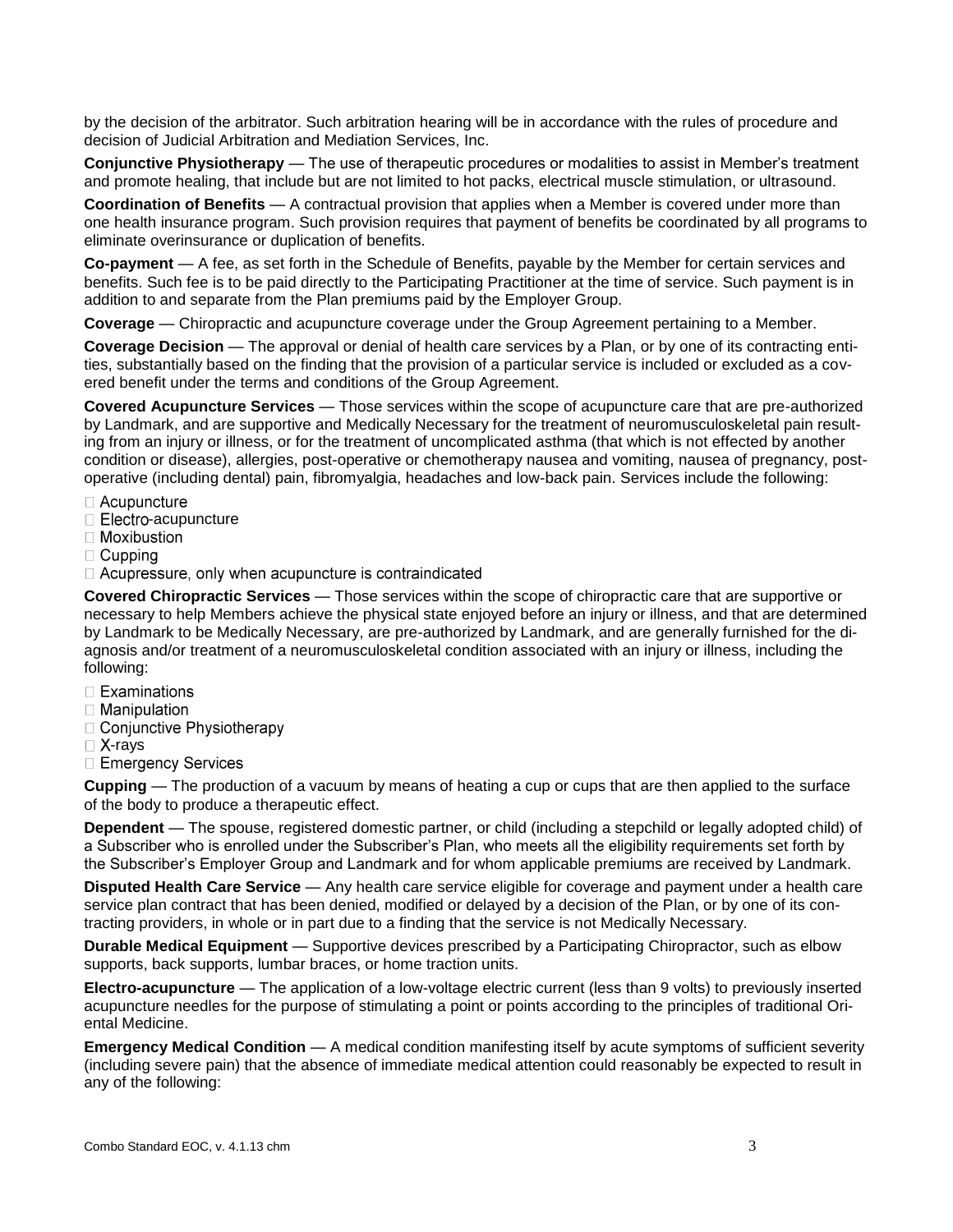- 1) Placing the patient's health in serious jeopardy.
- 2) Serious impairment to bodily functions.
- 3) Serious dysfunction of any bodily organ or part.

**Emergency Services** — Services rendered for the sudden and unexpected onset of an acute illness, extreme neuromusculoskeletal pain or accidental injury to the nervous, musculoskeletal and/or skeletal body systems, that, in the reasonable judgment of the Member, requires immediate care, the delay of which could decrease the likelihood of maximum recovery, and for which the Member seeks to secure chiropractic or acupuncture services immediately after the onset, or as soon thereafter as practicable.

**Emergency Services and Care** — Medical screening, examination, and evaluation by a physician or, to the extent permitted by applicable law, by other appropriate personnel under the supervision of a physician, to determine if an emergency medical condition or active labor exists, and if it does, the care, treatment, and surgery by a physician necessary to relieve or eliminate the emergency medical condition within the capability of the facility. Emergency Services and Care also means an additional screening, examination, and evaluation by a physician, or other personnel to the extent permitted by applicable law and within the scope of their licensure and clinical privileges, to determine if a psychiatric emergency medical condition exists, and the care and treatment necessary to relieve or eliminate the psychiatric emergency medical condition, within the capability of the facility.

**Employer Group** — The employer, group or other entity that contracts with Landmark to arrange for the provision of chiropractic and acupuncture services.

**ERISA –** The Employee Retirement Income Security Act of 1974, as amended.

**Exacerbation** — A flare-up of an existing illness or injury.

**Examination** — A systematic physical evaluation of the Member's complaints including the performance of evaluative measures to determine Member's state of health, which may include height, weight, blood pressure, pulse, temperature, and physique evaluations. Chiropractic examination also includes biomechanical evaluation of the spine and related joints.

**Exclusion** — Specific conditions or circumstances set forth in the Group Agreement and Evidence of Coverage for which the Plan will not provide coverage or remit payment for services.

**Experimental or Investigational Chiropractic or Acupuncture Care** — Chiropractic or acupuncture care that is essentially investigatory or an unproven procedure or treatment regimen that does not meet the generally accepted standards of practice.

**Group Agreement** — The formal agreement between the Employer Group and Landmark Healthplan of California, Inc., the Plan, for the provision of chiropractic and acupuncture services.

**Herbal Therapy** — The oral ingestion or external application of naturally occurring botanical, animal, or mineral substances to support normal structure and function of the human body according to principles of traditional Oriental Medicine.

**Life-Threatening** — Conditions that are either or both of the following:

- 1) diseases or conditions where the likelihood of death is high unless the course of the disease is interrupted.
- 2) diseases or conditions with potentially fatal outcomes, where the end-point of clinical intervention is survival.

**Limitation** — Any provision other than an Exclusion that restricts coverage under the Group Agreement and Evidence of Coverage.

**Maintenance Care** — Chiropractic or acupuncture care in the form of maintenance therapy and/or ongoing chiropractic adjustments or acupuncture treatments for a patient whose condition has resolved itself or whose symptoms have disappeared.

**Manipulation** — Passive dynamic thrust applied by a Participating Chiropractor to a joint in an attempt to restore proper motion and function.

**Maximum Annual Visits** — The maximum number of visits to Participating Chiropractors and Acupuncturists for which the Plan will provide coverage on an annual basis.

**Medically Necessary** — Chiropractic or Acupuncture Services that are:

a) Necessary for the treatment or diagnosis of neuromusculoskeletal disorders or other acupuncture services as described under "Covered Acupuncture Services;"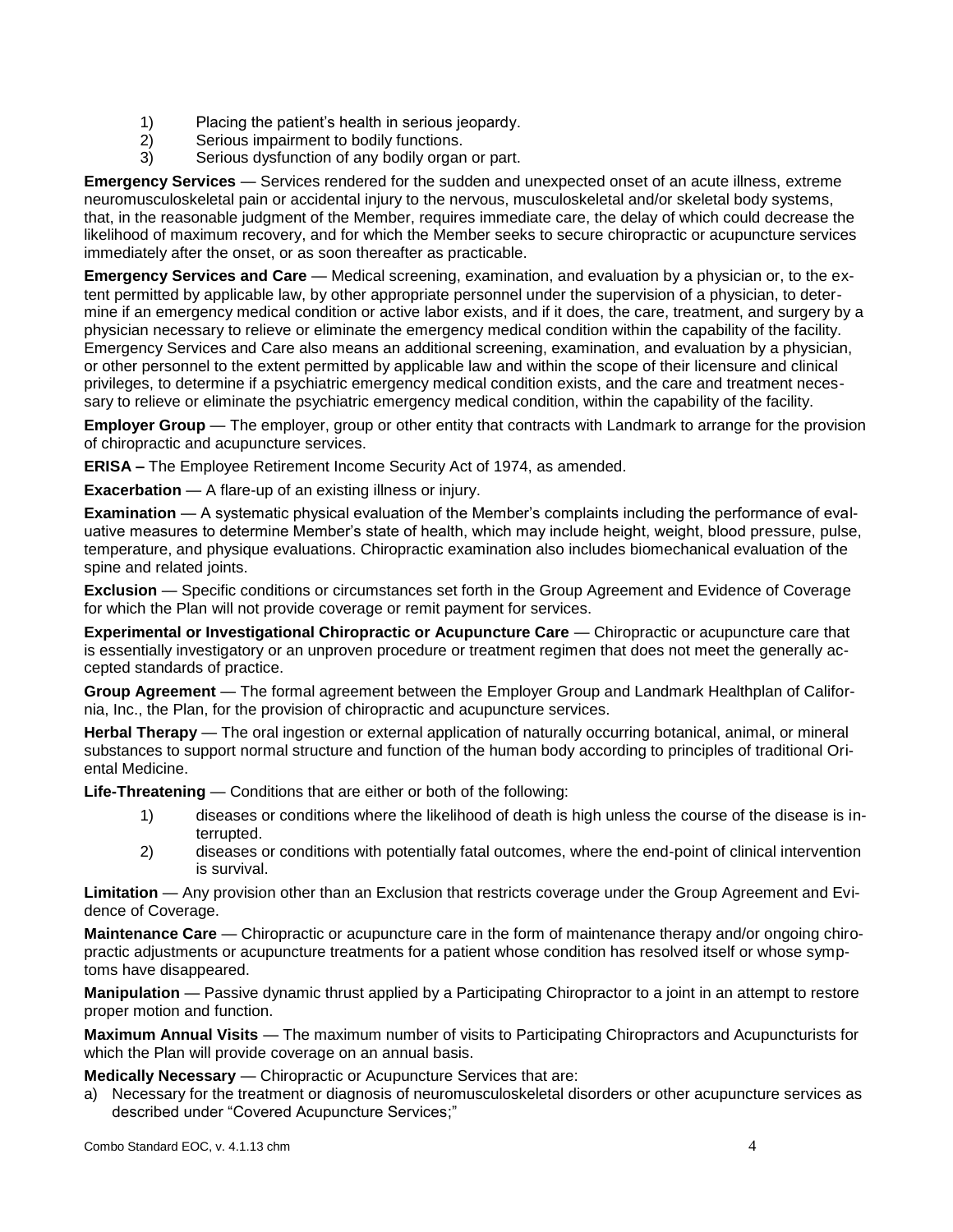- b) Established as safe and effective and furnished in accordance with generally accepted chiropractic or acupuncture standards to treat neuromusculoskeletal disorders in the most economically efficient manner that may be provided safely and effectively to the Member, and not furnished primarily for the convenience of the Member, the Participating Chiropractor or Acupuncturist, or other provider of service; and
- c) Appropriate for the symptoms, consistent with the diagnosis, and otherwise in accordance with generally accepted chiropractic or acupuncture practice and professionally recognized standards.

**Member** — The Subscriber or family member. A family member includes the Subscriber's spouse or registered domestic partner and children who meet eligibility requirements specified by the Employer Group and Landmark, and who are enrolled in the Plan.

**Moxibustion** — The stimulation of an acupuncture point or points by means of burning artemesia vulgaris, with or without the addition of herbs, near but not in direct contact with the skin.

**Neuromusculoskeletal** — Conditions that display symptoms of and/or signs related to the nervous, muscular and/or skeletal body systems.

**Non-Participating Practitioner** — A chiropractor or acupuncturist who is not under contract to provide Covered Chiropractic or Acupuncture Services to Landmark Members.

**Outside Service Area** — All geographic areas beyond the identified Service Area of Landmark as approved by the Director of the California Department of Managed Health Care.

**Participating Acupuncturist** — An acupuncturist under contract to provide Covered Acupuncture Services to Landmark Members.

**Participating Chiropractor** — A chiropractor under contract to provide Covered Chiropractic Services to Landmark Members.

**Participating Practitioner** — A chiropractor or acupuncturist under contract to provide Covered Chiropractic Services or Covered Acupuncture Services, respectively, to Landmark Members.

**Plan** — A California corporation licensed as a health care service plan by the California Department of Managed Health Care under the Knox-Keene Health Care Service Plan Act of 1975. The name of the Plan is Landmark Healthplan of California, Inc., and it is organized to provide chiropractic and acupuncture health care services. Remember, Landmark Healthplan of California, Inc. is the *Plan,* not a chiropractic or acupuncture practitioner.

**Practitioner** — This is a chiropractor licensed pursuant to the Chiropractic Act of the State of California, who is qualified to render chiropractic services, or an acupuncturist licensed pursuant to the Business and Professions Code, Chapter 12, Section 4925-4979 of the State of California who is qualified to render acupuncture services.

**Prevailing Rates** — Rates generally prevailing in the Service Area for chiropractic, acupuncture and related services.

**Preventive Care** — Procedures considered necessary by professionally recognized standards of practice to prevent the development of clinical manifestations of illness. In other words, the implementation of a treatment protocol with the anticipation of avoiding the onset of clinical manifestation of disease (conditions, illness or symptoms). This includes any services on an asymptomatic patient or a patient who has reached a point of maximum chiropractic or acupuncture benefit, that is, a point where additional chiropractic or acupuncture services provide little or no additional improvement in the patient's condition. This definition encompasses educational materials, training, and back support programs provided by Participating Practitioners during their normal treatment process.

**Qualified Beneficiary** — Any individual who, on the day before an event that triggers the Federal COBRA group coverage continuation provisions, is covered under the Plan as the spouse or dependent child of the Subscriber. Such term shall also include a child who is born to or placed for adoption with the Subscriber during the period of continuation coverage under COBRA.

**Serious Chronic Condition** — This is a medical condition due to a disease, illness, or other medical problem or medical disorder that is serious in nature and that persists without full cure or worsens over an extended period of time or requires ongoing treatment to maintain remission or prevent deterioration.

**Seriously Debilitating** — Diseases or conditions that cause major irreversible morbidity.

**Service Area** — The geographic area designated by Landmark and approved by the Director of California Department of Managed Health Care within which Landmark shall provide Covered Chiropractic and Acupuncture Services.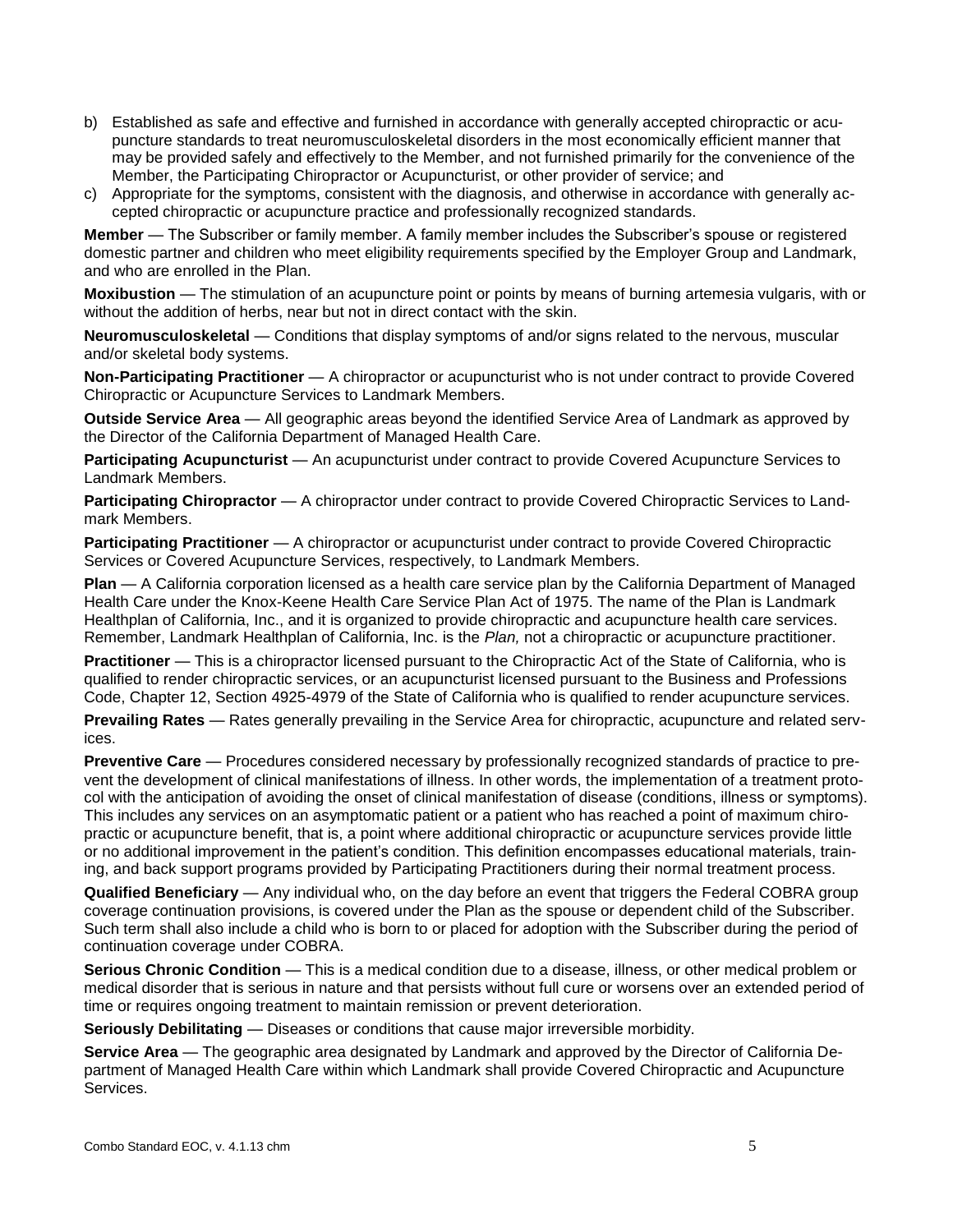**Standard Benefit** — Includes Covered Chiropractic and Acupuncture Services that are Medically Necessary and are pre-authorized by Landmark (except for initial visits and Emergency Services).

**Subscriber** — An employee of the Employer Group that has contracted with Landmark for the provision of chiropractic and acupuncture health care services. Such employee meets all of the eligibility requirements specified by the Employer Group and Landmark and is enrolled in the Plan.

**Supplemental Rider** — Provides coverage for additional chiropractic and acupuncture services when purchased by an Employer Group that has purchased the underlying Standard Benefit for its employees. The Supplemental Rider adds services to those provided under the Standard Benefit, to include preventive, maintenance, and wellness care. These Supplemental Services need not be pre-authorized by Landmark and are not reviewed by Landmark for Medical Necessity. Please consult your Schedule(s) of Benefits to determine whether your employer has elected the Supplemental Rider.

**Terminated Practitioner** — This is a Practitioner, previously contracted with Landmark to provide Covered Services to Landmark members, whose participation in Landmark's network of Participating Practitioners has been terminated or non-renewed.

**Voluntary Mediation** — A provision by which a Member and/or Employer Group and Landmark can request and voluntarily agree to resolve a grievance or appeal, other than a quality of care complaint, through the process of mediation. Mediation is a process whereby an intermediary agent intervenes between the conflicting parties to promote reconciliation, settlement or a compromise. Expenses for mediation are borne equally by the conflicting parties.

**Wellness Care** — A periodic lifestyle assessment designed to attain optimum performance and behavior to improve health status. This kind of care is performance-specific rather than condition- or symptom-specific; that is, it emphasizes quality of life aspects.

**X-rays** — A test using a low dose of ionizing radiation to produce an image of the Member's skeleton to assist the Participating Chiropractor in the evaluation of the Member's complaints.

## **Covered Services and Conditions of Coverage**

Subject to all terms, conditions, exclusions and limitations set forth in this Evidence of Coverage and the Group Agreement, including receipt by Landmark of applicable monthly premiums, you are entitled to receive Covered Chiropractic and Acupuncture Services as set forth in this section and in the Schedule of Benefits. The Schedule of Benefits is an important part of this Evidence of Coverage, and it lists the specific benefits, number of visits, and Co-payments applicable to your Employer Group.

Coverage shall commence on the date the Plan accepts a Member's enrollment form and verifies the Member's eligibility through the eligibility roster provided by the Employer Group. The Plan's acceptance of the Member's enrollment form is contingent upon receipt of the applicable health plan premium payment. For further information regarding initial open enrollment, periodic open enrollment, and effective dates of coverage at a time other than during open enrollment, please consult your employer and/or Group Agreement.

*Covered Chiropractic Services —* Covered Chiropractic Services are those within the scope of chiropractic care that are supportive or necessary to help Members achieve the physical state enjoyed before an injury or illness, and that are determined by Landmark to be Medically Necessary, are pre-authorized by Landmark, and are generally furnished for the diagnosis and/or treatment of a neuromusculoskeletal condition associated with an injury or illness, including the following:

- $\Box$  Examinations
- $\Box$  Manipulation
- □ Conjunctive Physiotherapy
- $\Box$  X-rays

*Covered Acupuncture Services* — Those services within the scope of acupuncture care that are pre-authorized by Landmark, and are supportive and Medically Necessary for the treatment of neuromusculoskeletal pain resulting from an injury or illness, or for the treatment of uncomplicated asthma (that which is not effected by another condition or disease), allergies, post-operative or chemotherapy nausea and vomiting, nausea of pregnancy, postoperative (including dental) pain, fibromyalgia, headaches and low-back pain. Services include the following:

 $\Box$  Acupuncture

 $\Box$  Electro-acupuncture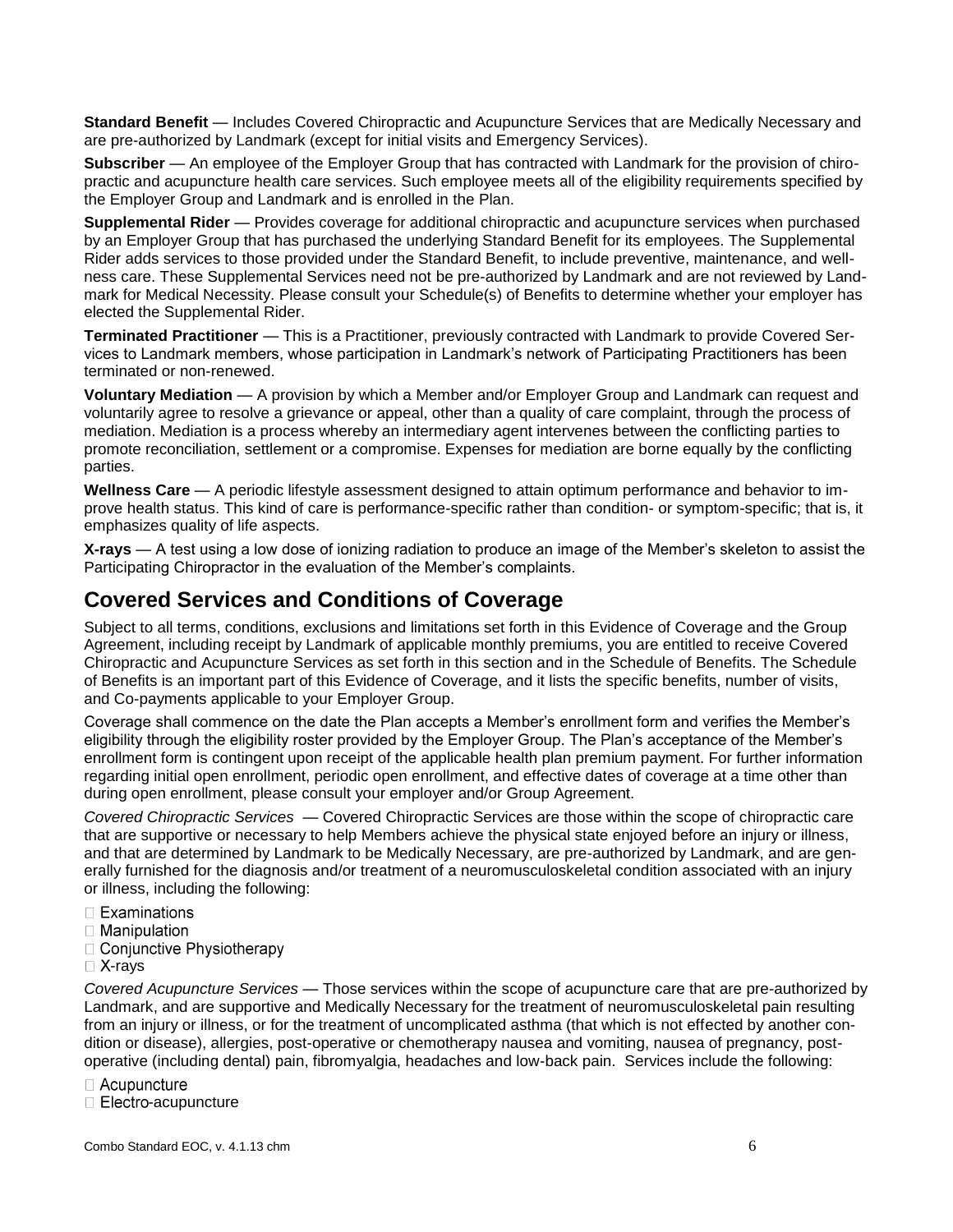- $\Box$  Moxibustion
- $\Box$  Cupping
- $\Box$  Acupressure, only when acupuncture is contraindicated

*Durable Medical Equipment (DME) —* DME is covered up to the annual maximum benefit amount when it is Medically Necessary, is prescribed by a Participating Chiropractor, is pre-authorized by Landmark, and is not prescribed solely for the comfort or convenience of the patient. DME may or may not be a covered service, depending upon the Group Agreement. Covered services are listed on the Schedule of Benefits, which Members should read to determine coverage.

Covered DME includes*:* crutches or canes; cervical collar (hard and soft); cervical pillow; cervical traction unit; hot/cold packs; electric hot pads (dry and moist); exercise tubing and gym balls; lumbar roll or cushion; lumbar supports and belts; orthotics, wedges or lifts (full sole and heel); rib belts; supports, splints, slings and braces for wrists, elbows, shoulders, ankles, knees, hips, fingers and thumbs; and trochanter belts.

*Herbal Therapies —* Herbal therapies are covered up to the annual maximum benefit amount when they are Medically Necessary, are prescribed by a Participating Acupuncturist, are pre-authorized by Landmark, and do not include substances banned by the Food and Drug Administration and/or the Food and Drug Branch of the California Department of Health Services. Herbal therapies may or may not be a covered service, depending upon the Group Agreement. Covered services are listed on the Schedule of Benefits, which members should read to determine coverage.

*Initial visit —* Pre-authorization is not required for a Member's initial visit, which consists of an examination by the Participating Practitioner and may be followed by treatment. However, any subsequent treatments and/or services require pre-authorization to be obtained from Landmark by the Participating Practitioner.

*Emergency Services —* Emergency Services are covered for the sudden and unexpected onset of an acute illness, extreme neuromusculoskeletal pain or accidental injury to the nervous, musculoskeletal and/or skeletal body systems, that, in the reasonable judgment of the Member, requires immediate care, the delay of which could decrease the likelihood of maximum recovery, and for which the Member seeks to secure chiropractic or acupuncture services immediately after the onset, or as soon thereafter as practicable. Emergency Services do not require pre-authorization; however, they are subject to Landmark's determination that the Member would reasonably have considered that Emergency Services were required, and that services provided were Medically Necessary and appropriate.

Emergency Services rendered by a Non-Participating Practitioner are covered only when the practitioner rendering services can show that the services were for a neuromusculoskeletal condition and/or illness and were provided to reduce the severity of the condition including pain until a Participating Practitioner could safely assume treatment. Similarly, Emergency Services received outside of Landmark's Service Area will be covered only when the Non-Participating Practitioner rendering services can show that the services were for a neuromusculoskeletal condition and/or illness and were provided to reduce the severity of the condition including pain until a Participating Practitioner could safely assume treatment. Under the Landmark Plan, emergency care must be transferred to a Participating Practitioner as soon as such transfer would not create an unreasonable risk to the Member's health.

Except for Emergency Services, Landmark will not pay for charges incurred by a Member for services from any practitioner other than a Participating Chiropractor or Participating Acupuncturist unless authorized by Landmark. Whenever the determination of whether a Member is entitled to a benefit is based on the Medical Necessity of the service or the need for Emergency Services, Landmark shall have final authority governing such determination as well as all other benefit determinations, provided that such determinations are consistent with professional standards of practice and all terms and conditions of coverage of this Evidence of Coverage.

### *Obtaining Pre-Authorization*

Your Participating Practitioner is responsible for obtaining pre-authorization from Landmark for certain Covered Chiropractic and/or Acupuncture Services. Within five business days of receiving the information necessary to review the request for pre-authorization, Landmark will make a decision based on Medical Necessity, and will then notify the requesting Participating Practitioner within 24 hours of making the decision. If your condition is such that you face an imminent and serious threat to your health including, but not limited to, the potential loss of life, limb, or other major bodily function, or if the five-day response time noted above would be detrimental to your life or health or could jeopardize your ability to regain maximum function, Landmark will make its decision based on Medical Necessity within 72 hours of receiving the information necessary to review the request, and will then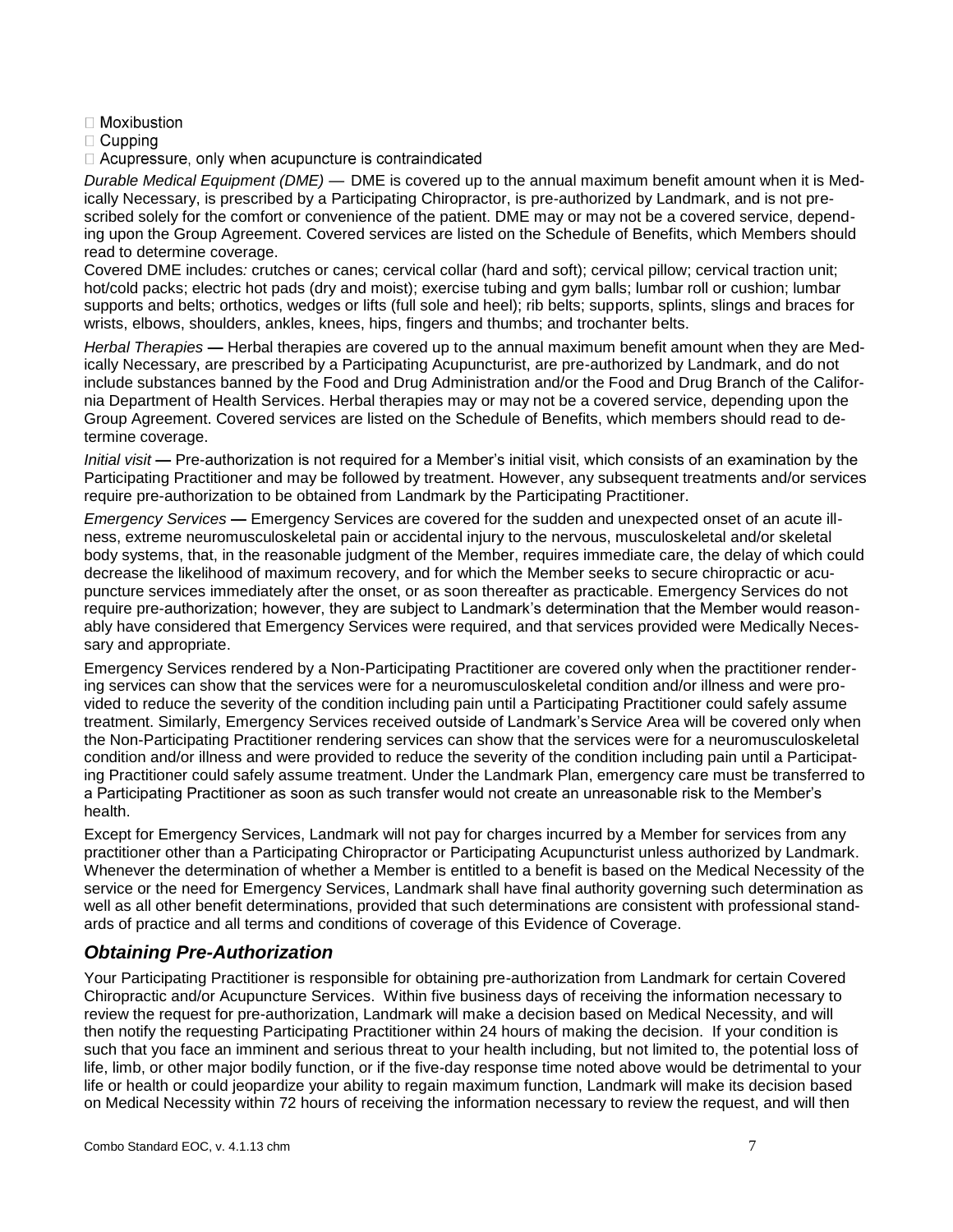notify the requesting Participating Practitioner within 24 hours of making the decision. As noted above, Emergency Services do not require pre-authorization; however, they are subject to Landmark's determination that the Member would reasonably have considered that Emergency Services were required, and that services provided were Medically Necessary and appropriate. Members are notified in writing within two business days of Landmark's decision to deny, delay, or modify requested health care services. The written decision will include the specific reason or reasons for the decision; the internal criteria, guideline, or benefit interpretation policy, if any, relied upon in making the decision; the clinical reason or reasons for modifications or denials based on a lack of Medical Necessity; and information about how to file a grievance with Landmark concerning the decision. Member agrees that the requesting Participating Practitioner shall be his or her "authorized representative" (pursuant to ERISA) regarding receipt of approvals of requests for Covered Chiropractic and/or Acupuncture Services for purposes of medical management. Landmark's grievance process is outlined in the section of this Evidence of Coverage captioned "Member Grievance Resolution." **Please note:** if a Participating Practitioner fails to obtain any required pre-authorization prior to providing Covered Chiropractic and/or Acupuncture Services, you will **not** be financially responsible for the cost of such services (except for any applicable Co-payment).

### *Second Opinions and Referrals*

*Second opinions* **—** On occasion, a Participating Practitioner may require a second opinion, which is for consultation only, from another practitioner. Landmark does not require an authorization for any second opinion. Second opinions initiated by your Participating Practitioner will not count against your maximum annual visits and will not require a Member office visit co-payment. Second opinions initiated by Members will count against the maximum annual visits and will require a Member office visit co-payment.

*Referrals to non-chiropractic and/or non-acupuncture practitioners — For referrals to non-chiropractic and/or non*acupuncture practitioners, Members or enrollees of full-service plans or HMOs will be referred to the plan or HMO practitioner network for non-neuromusculoskeletal conditions, conditions not improving with chiropractic and/or acupuncture care, and other such services that cannot be provided by another Participating Practitioner.

#### *Your Obligations*

After completing and submitting your enrollment form, you agree to notify Landmark or Employer Group of any changes impacting your enrollment in the Plan. In addition, you agree to use a Participating Practitioner when seeking chiropractic or acupuncture services, agree to cooperate with your Participating Practitioner by providing medical information necessary for Landmark's evaluation and pre-authorization of chiropractic or acupuncture services, when required, and agree to meet with Landmark or your Participating Practitioner, if necessary. Such cooperation is necessary to ensure that Covered Chiropractic and Acupuncture Services are effective and appropriate.

Whenever you see your Participating Practitioner, be sure you understand what you are told about your health status. If the information or instructions given are not clear, do not hesitate to ask for further explanation. It is important that you fully understand and follow instructions carefully to maintain or regain your optimum health status.

# **Enrollment and Eligibility**

Landmark will provide you, and other members of your family, Covered Chiropractic and Acupuncture Services in accordance with the Group Agreement when you and/or your family are properly enrolled and listed on the eligibility roster provided by your employer. Coverage will begin on the date Landmark accepts your enrollment form and verifies your eligibility through the eligibility roster provided by your employer.

Eligibility requirements for membership are as follows:

- a) The Subscriber and any enrolled dependents must permanently reside within Landmark's Service Area.
- b) The Subscriber must meet any eligibility requirements of Employer Group for membership in the Plan.
- c) Dependents' eligibility for enrollment is contingent upon Subscriber's eligibility for enrollment in the Plan.
- d) Coverage for newborn children of Subscribers begins at birth. For coverage to continue past thirty-one (31) calendar days from the date of birth, an enrollment form for the Dependent must be submitted to the Employer Group within thirty-one (31) calendar days of the date of birth. Newborn care is not a covered benefit at any time if the mother of the newborn is a Dependent child of the Subscriber.
- e) Coverage for adopted children of Subscribers begins from the date physical custody of the child is obtained by Subscriber. For coverage to continue past thirty-one (31) calendar days from the date physical custody is obtained, an enrollment form for the Dependent must be submitted to the Employer Group within thirty-one (31) calendar days of the date the physical custody was obtained.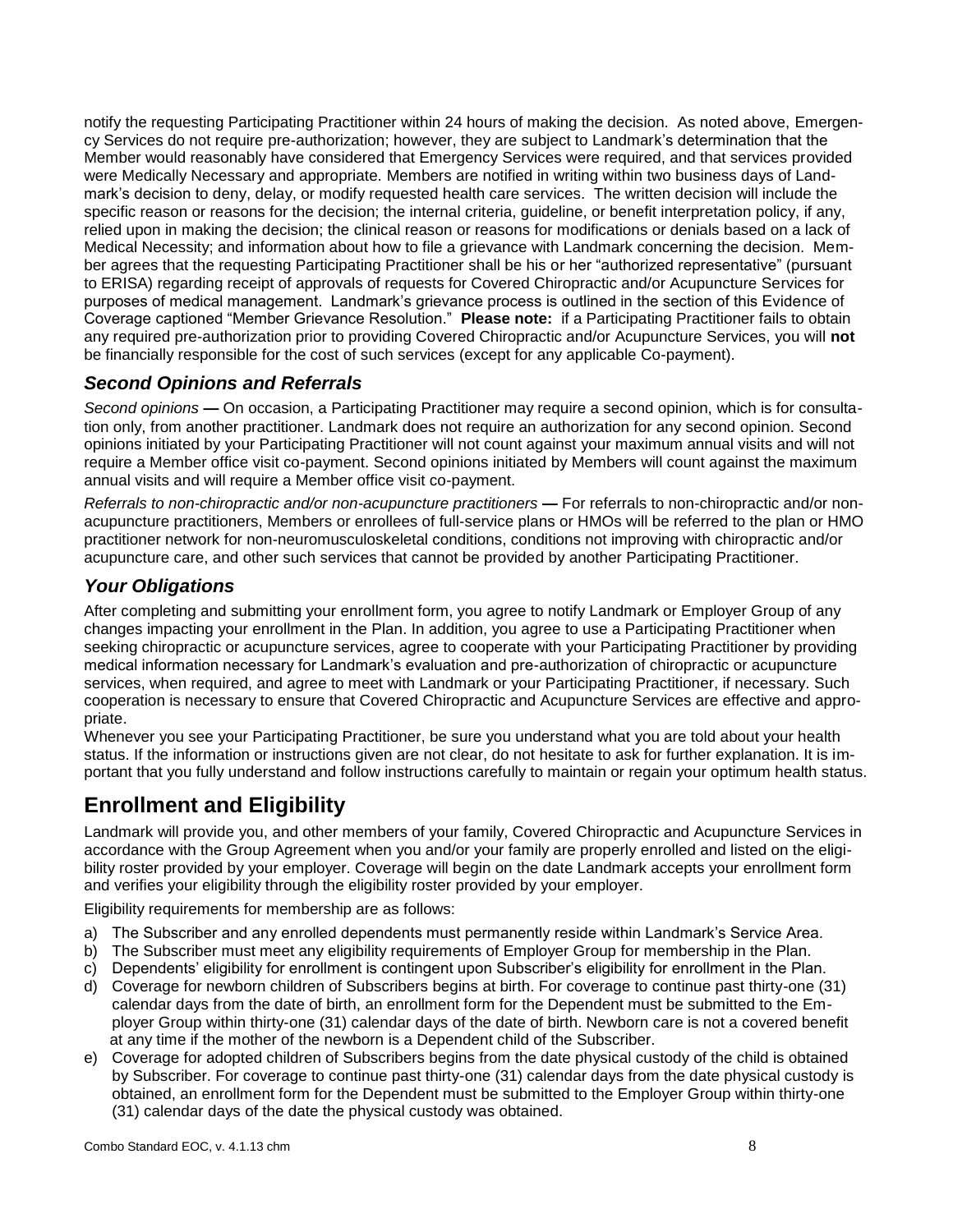- f) Dependent children are eligible up to the age of twenty-six (26) years.
- g) Dependent unmarried children over the age of twenty-six (26) years who are incapable of self-sustaining employment by reason of mental retardation or physical handicap and who are dependent upon the Subscriber for support and maintenance are eligible for continuing membership in the Subscriber's Plan. Proof of such incapacity and dependency must be provided to Landmark within thirty (30) calendar days of the child's attainment of the limiting age specified in section f) above. Proof of continued incapacity and dependency of the Dependent may be required periodically; however, such requests will not occur more frequently than annually.
- h) Addition of a Dependent spouse due to marriage must occur within thirty (30) calendar days of the date of marriage. Addition of a registered domestic partner must occur within thirty (30) calendar days of the date a valid Declaration of Domestic Partnership is filed with the California Secretary of State, or an equivalent document is issued by a local agency of California, another state, or a local agency of another state under which the partnership was created.

For further information regarding eligibility, please contact the Landmark Customer Service Department or consult your employer and/or Group Agreement.

# **Prepayment Fee**

A monthly subscription fee for each Member shall be remitted to the Plan the first business day of each month for which membership is effective. The initial monthly fee schedule shall remain in effect for the initial term of the Group Agreement. Thereafter, the monthly subscription fee schedule shall be subject to change from year to year. If additional benefits are included in the future under your agreement, Landmark reserves the right to increase the subscription fee upon thirty (30) calendar days' prior written notice for an individual contract and upon renewal date for a group contract, and only upon providing thirty (30) calendar days' prior written notice of the group contract renewal date. For confirmation of the full premium charge and for information regarding sums, if any, to be withheld from the subscriber's salary or to be paid by the Member to the employer or group contract holder, please consult your employer and/or Group Agreement.

## **Other Charges**

You are required to pay for all co-payments, non-covered services, services rendered due to Member fraud or deception, Emergency Services when it is determined that such services were not an emergency, and services provided by Non-Participating Practitioners.

# **Facilities**

Please consult the Landmark Practitioner Directory for the locations of facilities and Participating Practitioners. All Subscribers will receive a copy of the Practitioner Directory. Additionally, updated directory information is available through your employer or plan administrator. You may also contact Landmark's Customer Service Department at (800) 298-4875 for assistance.

# **Limitation of Benefits**

- *1. Acts Beyond Landmark's Control*  In accordance with the Group Agreement, Landmark shall not be responsible for the provision of services or have any liability for acts of Participating Practitioners beyond Landmark's control.
- 2. *Inability to Provide Covered Chiropractic or Acupuncture Services In the event Landmark, for any reason* beyond its control, is unable to provide Covered Chiropractic or Acupuncture Services, then Landmark shall be liable for the reimbursement of expenses necessarily incurred by the Member in procuring the services through Non-Participating Practitioners, to the extent required by the Director of the California Department of Managed Health Care.

# **Continuity of Care**

If you have been receiving care from a Non-Participating Practitioner immediately before enrolling with Landmark, or from a Participating Practitioner who terminates or is terminated from participation in the Landmark network, you must contact Landmark in order to be considered eligible for completion of care. [**Please note:** for new Landmark members, if you could have chosen to move to, or elected to remain with, a plan that permitted treatment by your current practitioner who is not a Participating Practitioner on Landmark's panel, but you voluntarily chose coverage under Landmark, then you are not eligible for continuity of care.] You may contact Landmark's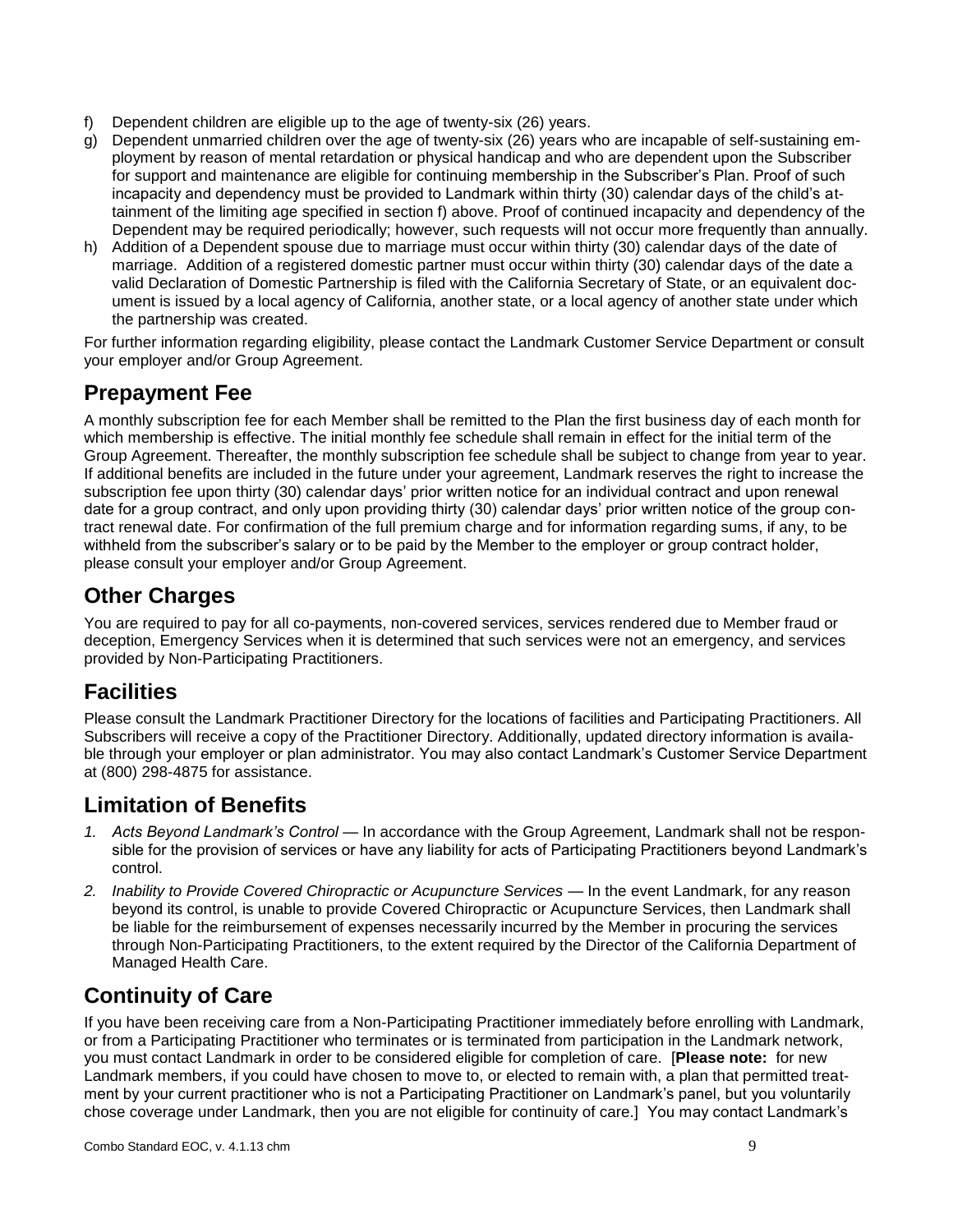Customer Service Department at (800) 298-4875 to request a written copy of Landmark's continuity of care policy and for help to request that your care be continued with your current Practitioner. You may also download a Member Request for Continuity of Care form to fill out and mail in from Landmark's Web site at [www.LHP-](http://www.lhp-ca.com/)[CA.com.](http://www.lhp-ca.com/)

Your care will not be continued with a Non-Participating Practitioner or a Terminated Practitioner if the Practitioner does not accept payment at rates and methods of payment similar to those used by Landmark for Participating Practitioners providing similar services who are practicing in the same or a similar geographic area as your Practitioner. Also, Landmark is not required to cover services or provide benefits that are not otherwise covered under the terms and conditions of this Combined Evidence of Coverage and Disclosure Form, and specifically the Schedule of Benefits section of this document. You will still be responsible for co-payments during the period of completion of Covered Services with the Non-Participating or Terminated Practitioner.

If the conditions above are met, continuity of care will be provided on these terms:

- 1. For an Acute Condition (as defined above), completion of Covered Services shall be provided for the duration of the Acute Condition.
- 2. For a Serious Chronic Condition (as defined above), completion of Covered Services shall be provided for a period of time necessary to complete a course of treatment and to arrange for a safe transfer to a Participating Practitioner. Such period of time will not exceed 12 months from either your effective date of coverage or the Practitioner's termination date, as applicable.
- 3. For a newborn child between birth and age 36 months, completion of Covered Services shall be provided for up to 12 months from the child's effective date of coverage or the Practitioner's termination date, as applicable.

If you have further questions, you are encouraged to contact the Department of Managed Health Care, which protects HMO consumers, by telephone at its toll-free number, 1(888) HMO-2219, or at a TDD number for the hearing impaired at 1(877) 688-9891, or online at www.hmohelp.ca.gov.

# **Confidentiality**

Landmark agrees to maintain and preserve the confidentiality of Member's medical records in accordance with state and federal laws. However, a Member authorizes the release of information and access to Member's medical records to Landmark, its agents and employees, Member's Participating Practitioner, and appropriate governmental agencies for purposes of utilization review, quality assurance, processing of any claim, financial audit, coordination of benefits, or for any other purpose reasonably related to the provision of benefits under the Group Agreement. When required by law, Landmark shall obtain Member's specific written authorization for the release of Member's medical records. Landmark shall not release any information to Employer Group that would directly or indirectly indicate to Employer Group that a Member is receiving or has received services under the Group Agreement, unless authorized to do so by the Member.

### **A STATEMENT DESCRIBING LANDMARK'S POLICIES AND PROCEDURES FOR PRE-SERVING THE CONFIDENTIALITY OF MEDICAL RECORDS IS AVAILABLE AND WILL BE FURNISHED TO YOU UPON REQUEST.**

## **Individual Continuation of Benefits**

Member and/or Member's family may have rights to convert to individual coverage as specified in the Group Agreement. Contact Landmark or Employer Group for information on conversion to individual coverage.

# **Continuation of Group Coverage**

### *Federal Continuation Provisions "COBRA"*

(Employers with 20 or more Employees)

In accordance with the Consolidated Omnibus Budget Reconciliation Act of 1985 (COBRA), a Subscriber or Qualified Beneficiary who loses coverage under his or her group benefit plan is entitled to continue group coverage, including this Chiropractic/Acupuncture benefit, provided the Employer Group is not exempted under COBRA. Generally, COBRA requires all employers of 20 or more employees to offer to continue group coverage for up to 18 months to Subscribers and their Qualified Beneficiaries who lose coverage due to termination of employment (except for gross misconduct) or reduction in hours worked, and for up to 36 months to Qualified Bene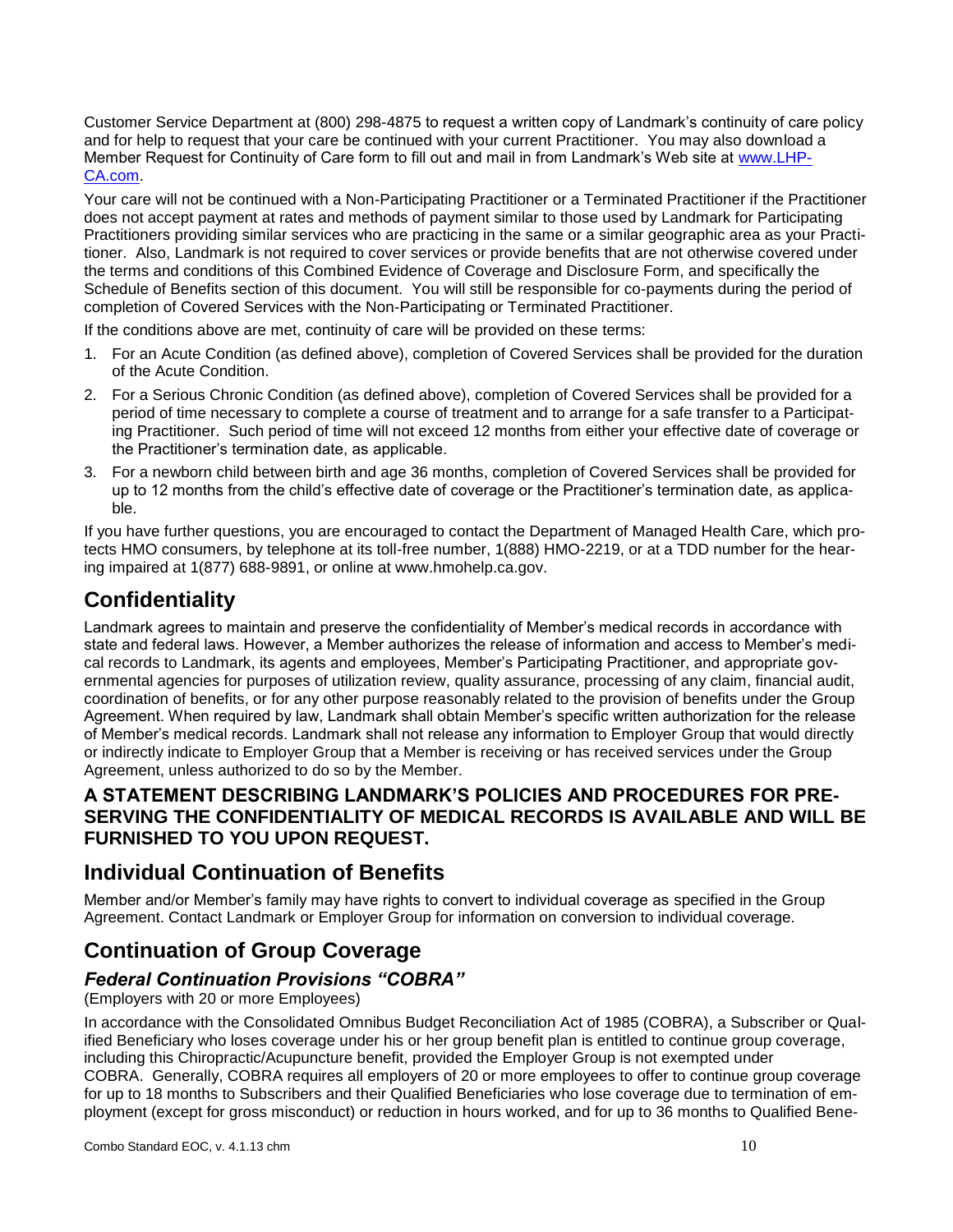ficiaries who lose coverage due the death of the employee, divorce or legal separation from the employee or to children who no longer qualify as covered Dependents. "Extended" coverage of up to 29 months is available to certain COBRA beneficiaries who are disabled at the time of their qualifying event and entitled to Social Security disability benefits. Continuation of group coverage rights under COBRA continues until either the exhaustion of the previously mentioned maximum continuation periods or a "terminating event" occurs (e.g., the Employer Group no longer offers any Chiropractic/Acupuncture group benefit, failure of the Subscriber or Qualified Beneficiary to pay monthly prepayment fees when due, the Subscriber or Qualified Beneficiary is or becomes covered under any other Chiropractic/Acupuncture benefit plan without limitation as to the Totally Disabling Condition, or the Subscriber or Qualified Beneficiary is or becomes entitled to Medicare coverage). Subscribers or Qualified Beneficiaries whose COBRA continuation coverage began on or after January 1, 2003 and who have exhausted their COBRA benefits may be eligible for California continuation coverage, or "Cal-COBRA," as described below. If applicable, a notice will be provided to you at the time your COBRA benefits will expire, allowing up to an additional 18 months of continuation coverage, but not to exceed 36 months from the date COBRA coverage first began.

Benefits of the continuation plan are identical to this group plan. The cost of the coverage will be 102% of the applicable group rate (including any portion previously paid by Employer Group) during the period of basic COBRA coverage and 150% of the applicable group rate during the period of "extended" coverage (i.e., 19<sup>th</sup>) through 29<sup>th</sup> month for disabled beneficiaries).

UNDER COBRA, THE EMPLOYER GROUP IS SOLELY RESPONSIBLE FOR ALL NOTIFICATION, ADMINI-STRATION, AND OTHER COMPLIANCE RESPONSIBILITIES. Please consult your Employer Group with your questions regarding continuation of group coverage. You should receive notice from your Employer Group's plan administrator of your eligibility for group continuation coverage if a qualifying event occurs. In the event of a Subscriber's death, this notice should be sent to the Subscriber's Qualified Beneficiaries.Failure of a Subscriber or affected Qualified Beneficiary to notify the Employer Group within 60 days of divorce, legal separation or a Dependent child's loss of eligibility will result in loss of eligibility for group continuation coverage.The Employer Group must notify Landmark of the occurrence and related date of any qualifying event within 30 days of the incidence thereof. If the Subscriber or Qualified Beneficiary fails to provide such notice, then the Subscriber or Qualified Beneficiary shall not be entitled to elect continuation coverage under this benefit plan.

COBRA coverage will begin at the time group coverage ends if you apply and pay the required prepayment fees within 60 days after receiving notice of eligibility for continuation coverage or the date of loss of coverage, whichever is later. If you elect to continue, your coverage will be retroactively reinstated to the date you or your Qualified Beneficiaries were last covered under the Agreement. Any prepayment fees for retroactive coverage must be paid to Landmark no later than 45 days from the date you elect to continue coverage. You will be billed for current coverage on a monthly basis by your Employer Group. Your Employer Group shall pay prepayment fees to Landmark by the 20<sup>th</sup> day of each month prior to the month of coverage. Coverage will be canceled on midnight of the last day for which payment was last made if prepayment fees are not received within 30 days of the due date.

### *State Continuation Provisions "Cal-COBRA"*

(Employers with fewer than 20 Employees)

The California CONTINUATION BENEFITS REPLACEMENT ACT, or Cal-COBRA, requires that Employer Groups with fewer than 20 eligible employees on at least 50% of its working days during the preceding calendar year, or, if the Employer Group was not in business during any part of the preceding calendar year, employed 2 to 19 eligible employees on at least 50% of its working days during the preceding calendar quarter, offer eligible employees and their Dependents the opportunity for a temporary extension of coverage (called "continuation of coverage") in certain instances where coverage under the plan would otherwise end.

#### **Qualifying Events**

A Subscriber who is an employee of an Employer Group with fewer than 20 employees and is enrolled in its Chiropractic/Acupuncture group benefit plan has a right to choose this continuation coverage if any of the following Qualifying Events occur:

- 1. The Subscriber loses coverage because of a reduction in hours of employment; or
- 2. The termination of employment (for reasons other than gross misconduct on the Subscriber's part).

Covered Dependents of an employee have the right to choose continuation coverage if any of the following Qualifying Events occur: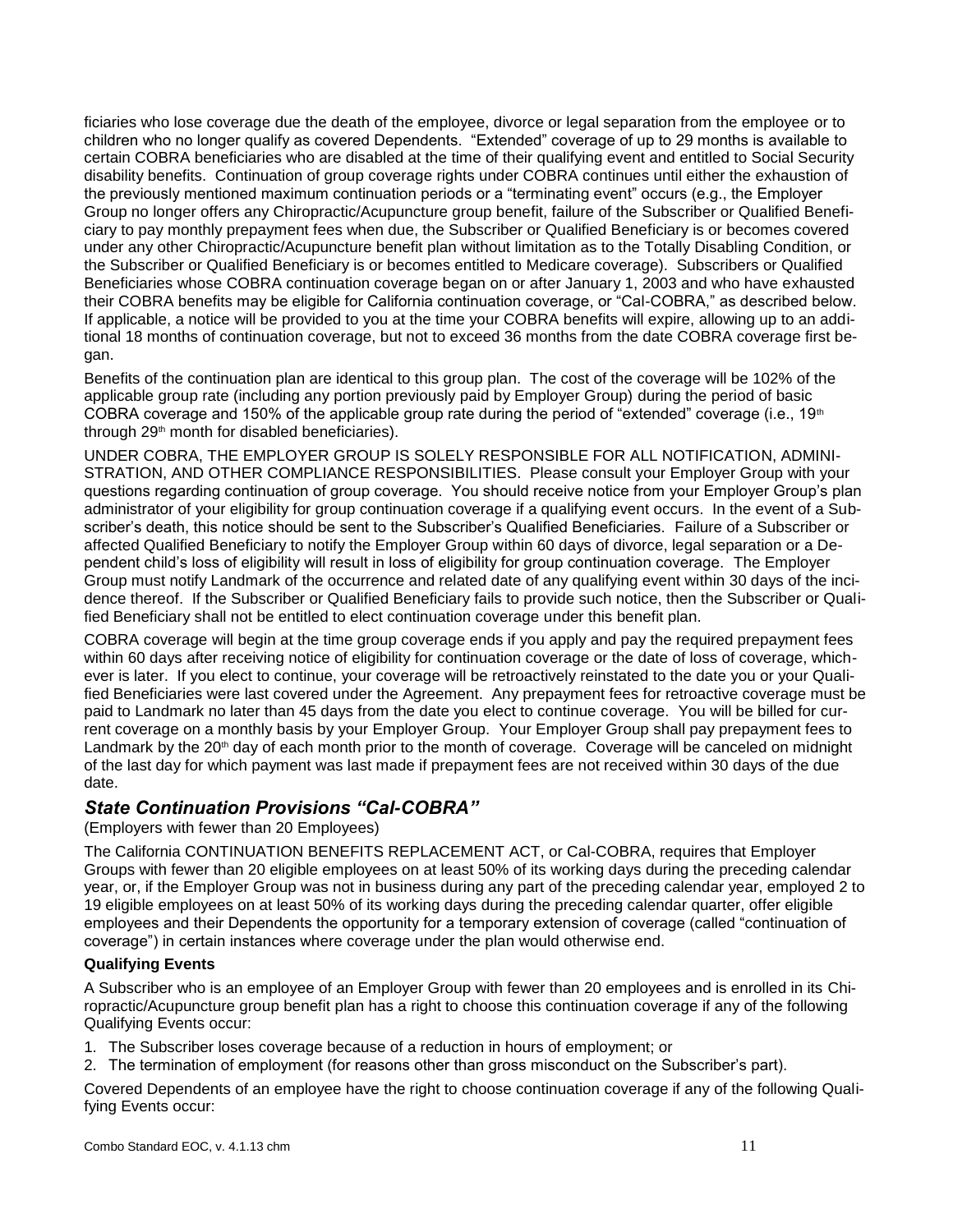- 1. The death of the Subscriber;
- 2. The termination of the Subscriber's employment (for reasons other than gross misconduct) or reduction in the hours of employment;
- 3. Divorce, termination of domestic partnership, or legal separation from the Subscriber;
- 4. The Dependent child ceases to be a Dependent under the terms of this benefit plan; or
- 5. The Subscriber becomes entitled to Medicare.

#### **Notification Requirement**

A Subscriber or Dependent has the responsibility to inform Landmark of a Qualifying Event. This notification must be made in writing within 60 days of the date of the Qualifying Event and delivered to Landmark by first-class mail, or other reliable means of delivery, including personal delivery, express mail, or private courier. Such notification must also include the following information:

- 1. The name of the Member;
- 2. The date of the Qualifying Event and the type of Qualifying Event as listed above;
- 3. The name of the Employer Group and the group plan number; and
- 4. The name and address of the Subscriber and all qualified Dependents.

Failure to provide the required notification within 60 days will disqualify the individual from receiving continuation coverage.

#### **Election and Enrollment**

When Landmark is notified that one of these events has occurred, we will in turn notify the Member that he or she has the right to choose continuation coverage. If a Member wishes to choose continuation coverage, he or she must deliver a completed enrollment application within 60 days of the later of:

- 1. The date of receipt of notice from Landmark that the Member has the right to Cal-COBRA continuation coverage; or
- 2. The date the Member's coverage under the Employer Group plan terminated or will terminate.

If the Member elects continuation coverage, the coverage will be effective on the day after coverage would otherwise be terminated. Cal-COBRA continuation coverage will be the same as the coverage provided by the Employer to similarly situated employees and Dependents. Members do not have to show that they are insurable to choose continuation coverage; however, they will pay 110% of the applicable premium charged to similarly situated individuals under the Group Agreement. If they do not elect coverage and pay the appropriate premium, their benefit coverage will terminate in accordance with the provisions outlined in this Evidence of Coverage.

#### **Premium Payments**

The first premium payment must be submitted to Landmark by first-class mail, certified mail, or other reliable means of delivery, including personal delivery, express mail, or private courier company, within 45 days of delivering the completed enrollment form. The payment must cover the period from the last day of the prior coverage to the present. There can be no gap between prior coverage and Cal-COBRA continuation coverage. Failure to submit the correct premium within the 45-day period noted above will disqualify the Member from receiving continuation coverage. All subsequent payments are due on the first day of each coverage month. If prepayment fees are not received within 30 days of the due date, continuation coverage will be canceled on midnight of the last day for which payment was last made.

#### **Termination of Cal-COBRA Coverage**

Cal-COBRA continuation coverage will be terminated at the first to occur of the following:

- 1. 36 months from the date Cal-COBRA continuation coverage commenced;
- 2. The employer ceases to provide any Chiropractic/Acupuncture group benefit coverage to its employees;
- 3. Premium payments are not paid within 30 days of the due date; or, the Member fails to satisfy other terms and conditions of the plan contract and Evidence of Coverage;
- 4. Member becomes covered under any other Chiropractic/Acupuncture group benefit plan (as an employee or otherwise) that does not contain any exclusion or limitation with respect to any preexisting condition;
- 5. Member becomes covered, or is eligible for, federal COBRA coverage;
- 6. Member becomes entitled to Medicare benefits;
- 7. Member moves out of the Service Area; or
- 8. Member commits fraud or deception in the use of plan services.

Combo Standard EOC, v. 4.1.13 chm 12 A Member who is eligible for continuation coverage due to a loss of employment or reduction in hours worked, and determined, under Title II or XVI of the Social Security Act, to be disabled at any time during the first 60 days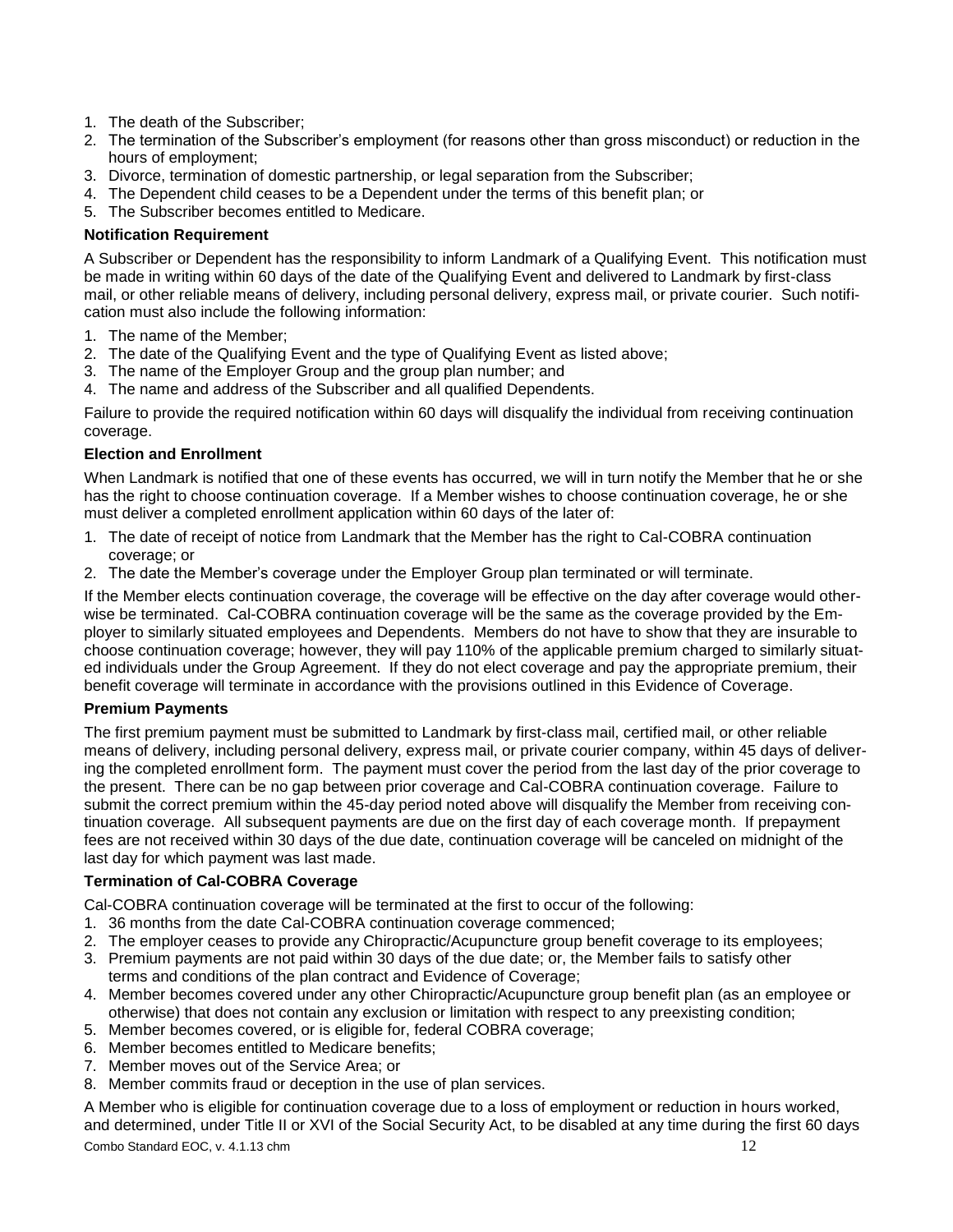of continuation of coverage, and the Dependent who has elected coverage, is eligible for 36 months of Cal-COBRA coverage, beginning from the date the individual's benefits under the contract would otherwise have terminated because of a qualifying event. The qualified Member shall notify Landmark of the social security determination within 60 days of the date of the determination letter and prior to the end of the original 36-month continuation coverage period. Landmark will charge 150% of the applicable premium after the initial 18 months of continuation coverage. The qualified Member must notify Landmark within 30 days upon the determination that the qualified Member is no longer disabled under Title II or XVI of the Social Security Act.

A Member who is initially eligible for and elects continuation coverage due to a loss of employment or reduction in hours worked, but who has another Qualifying Event within 18 months of the date of the first Qualifying Event and notifies Landmark of the second Qualifying Event within 60 days of the date of the second Qualifying Event will be entitled to a total of 36 months of Cal-COBRA continuation coverage beginning on the date of the first Qualifying Event.

#### **Early Termination of Group Contract**

If the group contract between your employer and Landmark is terminated prior to the date your continuation coverage would terminate under Cal-COBRA, you may elect continuation coverage under the new group benefit plan, if any, for the remainder of the time period you would have been covered by Landmark. If there is a new group benefit plan, you must contact the new benefit plan for details on continuing coverage through the plan. Please note that continuation coverage will terminate if you fail to comply with the requirements pertaining to enrollment in, and payment of premiums to the new benefit plan within 30 days of receiving notice by Landmark of the termination of its group contract with your employer.

#### **Cal-COBRA Continuation Coverage After COBRA**

In the event a Subscriber or Qualified Beneficiary's COBRA coverage began on or after January 1, 2003 and those COBRA benefits have been exhausted as described above, the Subscriber or Qualified Beneficiary may be eligible to continue benefits under Cal-COBRA at 110 % of the premium charged for similarly situated eligible employees currently working at your former employment. A notice will be provided to you at the time your COBRA benefits will exhaust, allowing up to 18 more months, but not to exceed 36 months from the date COBRA benefits began.

#### **Individuals Ineligible for Cal-COBRA**

The following individuals are not eligible for Cal-COBRA continuation coverage:

- 1. Individuals who are entitled to Medicare benefits or become entitled to Medicare benefits pursuant to Title XVIII of the United States Social Security Act, as amended or superseded. Entitlement to Medicare Part A only constitutes entitlement to benefits under Medicare.
- 2. Individuals who have other hospital, medical, or surgical coverage or who are covered or become covered under another group benefit plan, including a self-insured employee welfare benefit plan, that provides coverage for individuals and that does not impose any exclusion or limitation with respect to any preexisting condition of the individual, other than a preexisting condition limitation or exclusion that does not apply to or is satisfied by the qualified beneficiary pursuant to Sections 1357 and 1357.06. A group conversion option under any group benefit plan shall not be considered as an arrangement under which an individual is or becomes covered.
- 3. Individuals who are covered, become covered, or are eligible for federal COBRA coverage pursuant to [Sec](http://www.westlaw.com/Find/Default.wl?rs=dfa1.0&vr=2.0&DB=1000546&DocName=26USCAS4980B&FindType=L)[tion 4980B of the United States Internal Revenue Code](http://www.westlaw.com/Find/Default.wl?rs=dfa1.0&vr=2.0&DB=1000546&DocName=26USCAS4980B&FindType=L) or Chapter 18 of the Employee Retirement Income Security Act, [29 U.S.C. Section 1161](http://www.westlaw.com/Find/Default.wl?rs=dfa1.0&vr=2.0&DB=1000546&DocName=29USCAS1161&FindType=L) et seq.
- 4. Individuals who are covered, become covered, or are eligible for coverage pursuant to Chapter 6A of the Public Health Service Act, 42 U.S.C. Section 300bb-1 et seq.
- 5. Individuals who fail to meet the requirements of subdivision (b) of Section 1366.24 regarding notification of a qualifying event or election of continuation coverage within the specified time limits.
- 6. Individuals who fail to submit the correct premium amount required by subdivision (b) of Section 1366.24 and Section 1366.26, in accordance with the terms and conditions of the plan contract, or fail to satisfy other terms and conditions of the plan contract.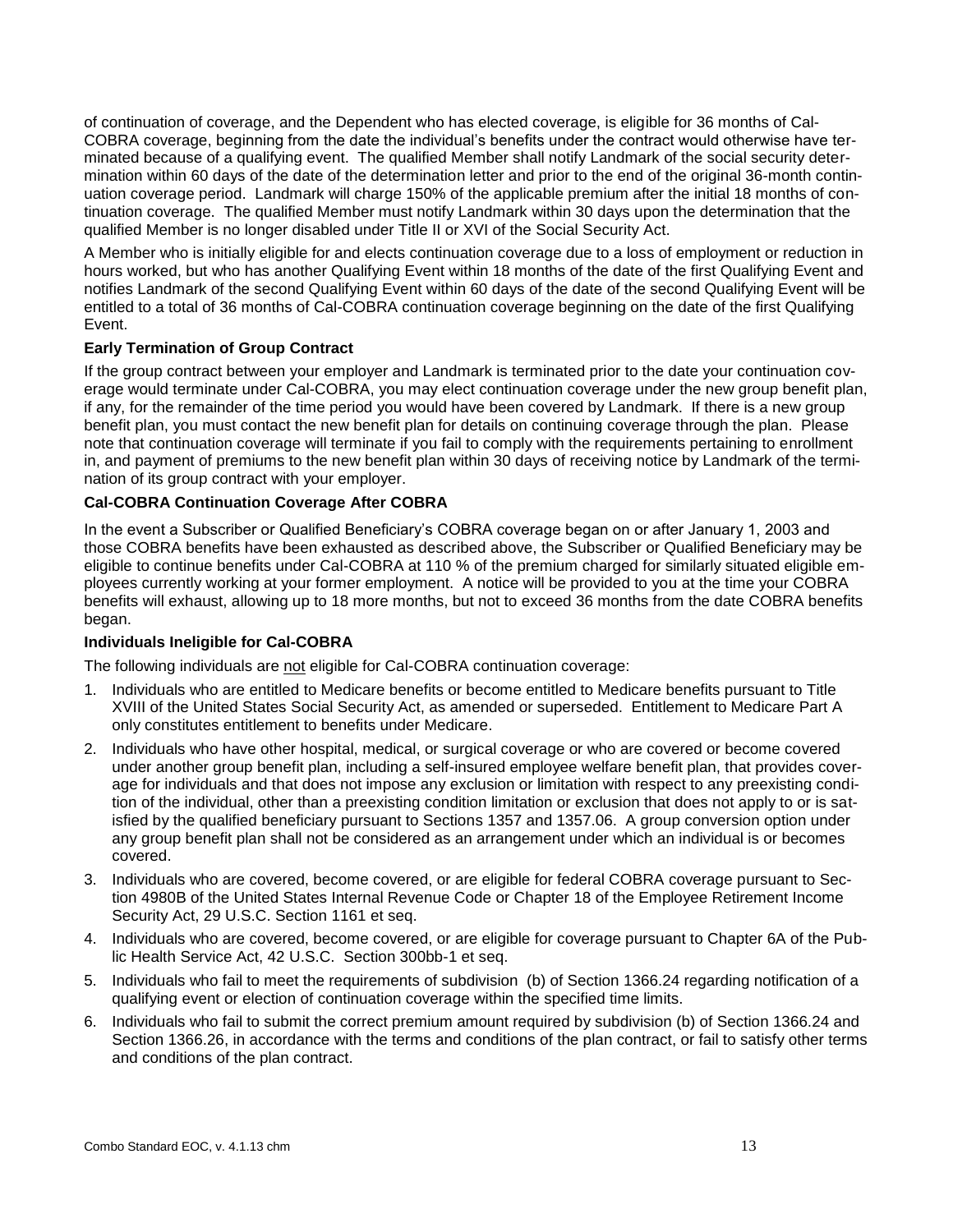# **Third-Party Liability**

In the case of injuries caused by any act or omission of a third party and any complications incident thereto, the benefits of the Group Agreement shall be furnished by Landmark to Member. Landmark does not delegate to providers Landmark's lien rights. Member agrees, however, to reimburse Landmark, or its nominee, for the cost of such services and benefits immediately upon obtaining a monetary recovery, whether due to settlement or judgment, on account of such injury. Member shall hold any such sum in trust for Landmark, but said sum shall not exceed the costs incurred in perfecting the lien and the lesser of (1) one-half of the total judgment or settlement, if the Member did not engage an attorney or (b) one-third of the total judgment or settlement, if the Member engaged an attorney; or (2) the amount actually paid by Landmark to the Provider.

- a) Member agrees that Landmark's reimbursement under the Group Agreement is the first-priority claim against any third party. This means that Landmark shall be reimbursed from any recovery from a third party before payment of any other existing claims, including any claim by the Member for general damages. Landmark may collect from the proceeds of any settlement or judgment recovered by Member or his or her legal representative regardless of whether the Member has been fully compensated.
- b) Member agrees to cooperate in protecting Landmark's interests under this provision. Member shall execute and deliver to Landmark or its nominee any and all liens, assignments or other documents which may be necessary or proper to fully and completely effectuate and protect Landmark's rights, or its nominee, including, but not limited to, the granting of a lien right in any claim or action made or filed on Member's behalf and the signing of documents evidencing the same.
- c) Member shall not settle any claim, or release any person from liability, without Landmark's prior written consent if such release or settlement will extinguish or act as a bar to Landmark's rights of reimbursement.
- d) In the event Landmark employs an attorney for the purpose of enforcing any part of this section against a Member based on such Member's failure to cooperate with Landmark, the prevailing party in any legal action or proceeding shall be entitled to reasonable attorney's fees.
- e) In lieu of payment as indicated above, Landmark, at its option, may choose to be subrogated to the Member's rights to the extent of the benefits received under Landmark. Landmark's subrogation right shall include the right to bring suit in the Member's name. Member shall fully cooperate with Landmark when Landmark exercises its right of subrogation, and Member shall not take any action or refuse to take any action that would prejudice the rights of Landmark under the Group Agreement.

## **Non-Duplication of Benefits/ Coordination of Benefits**

### *Workers' Compensation*

Landmark shall not furnish benefits under the Group Agreement to any Member that duplicate the benefits to which such Member is entitled under any applicable workers' compensation law. The Member is responsible for taking whatever action is necessary to obtain payment under workers' compensation laws where payment under that system can be reasonably expected. Failure to take proper and timely action under such circumstances will preclude Landmark's responsibility for furnishing such benefits on behalf of such Member to the extent that payment of such benefits could have been reasonably expected under workers' compensation laws had action been taken.

- a) In the event Landmark for any reason provides benefits that duplicate the benefits to which Member is entitled under workers' compensation laws, Member agrees to reimburse Landmark, or its nominee, for the cost of all such services and benefits provided by Landmark, at Prevailing Rates, immediately upon obtaining a monetary recovery, whether due to settlement or judgment. Member shall hold any sum collected as the result of a workers' compensation action in trust for Landmark. Such sum shall not exceed the lesser of the amount of the recovery obtained by the Member or the reasonable value of all services and benefits furnished to Member or on Member's behalf by Landmark on account of each incident.
- b) Member agrees to cooperate in protecting Landmark's interests under this provision. Member must execute and deliver to Landmark or its nominee any and all liens, assignments or other documents which may be necessary or proper to fully and completely effectuate and protect Landmark's rights, or its nominee, including, but not limited to, the granting of a lien right in any claim or action made or filed on Member's behalf and the signing of documents evidencing such lien. Member's failure to cooperate reasonably with Landmark as provided in the Group Agreement may result in such Member's termination from Landmark.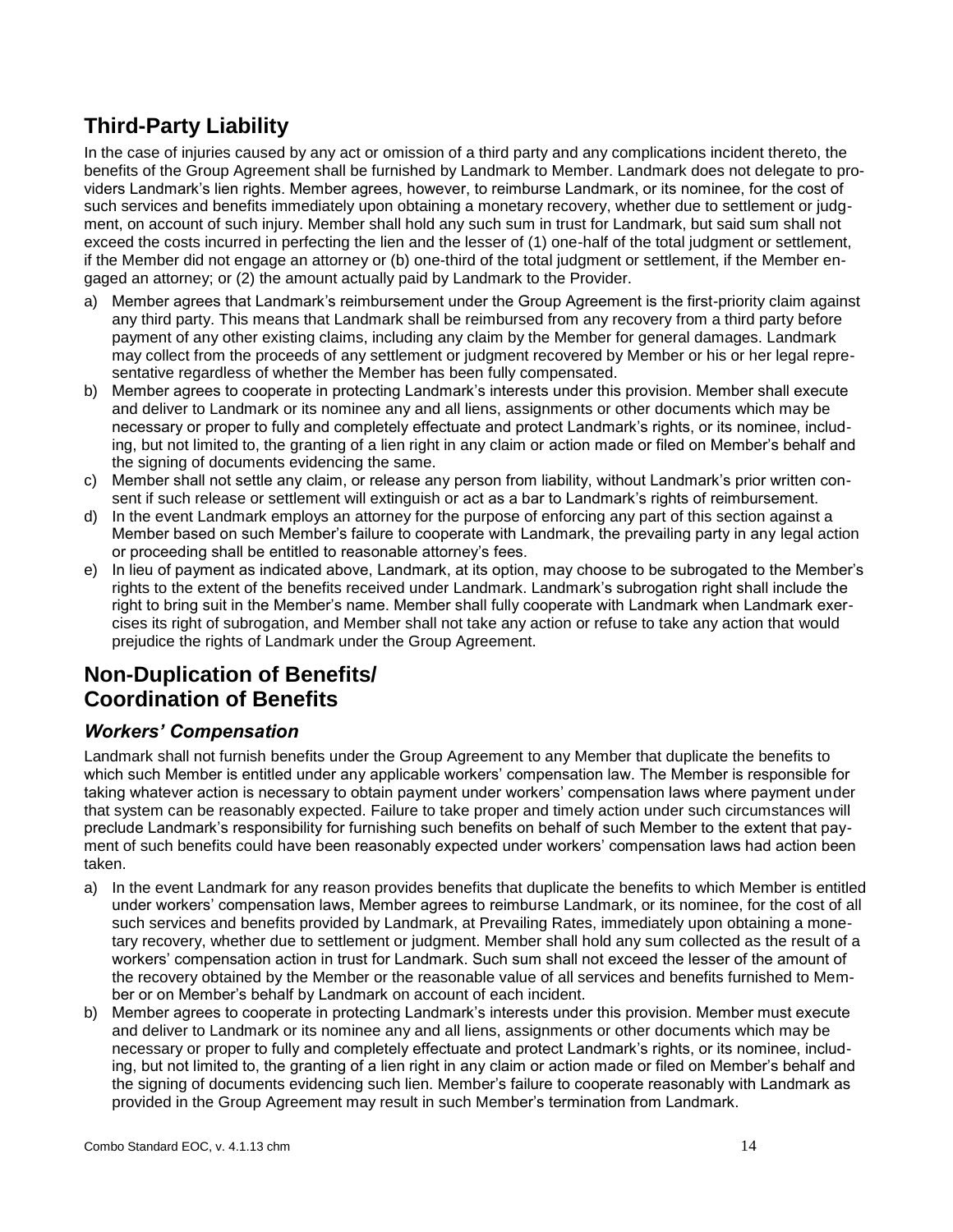### *Medicare Benefits*

Member shall furnish information to Landmark concerning Member's eligibility for Medicare (Part B Coverage) upon request by Landmark. If a Member is eligible to enroll in Medicare Part B, Landmark shall furnish benefits under the Group Agreement on Member's behalf in accordance with federal law and regulation, regardless of whether Member has actually enrolled in Medicare. Should the cost of chiropractic and/or acupuncture services exceed the coverage of any applicable Medicare coverage, Landmark benefits shall be provided over and above such coverage.

If Landmark's payment duplicates the Medicare benefits available to Member, Landmark may seek reimbursement from the Medicare insurance carrier, practitioner or Member up to the amount Landmark has paid for benefits that duplicate Medicare coverage.

### *Automobile, Accident or Liability Coverage*

Landmark shall not furnish benefits under the Group Agreement that duplicate the benefits to which a Member is entitled under any other automobile, accident or liability coverage. Member is responsible for taking whatever action is necessary to obtain the benefits of such coverage and shall notify Landmark of such coverage. If payment or services are provided by Landmark in duplication of the benefits available to Member under other automobile, accident or liability coverage, Landmark may seek reimbursement to the extent of the reasonable value of the benefits provided by Landmark from the insurance carrier, practitioner and Member.

Should the cost of chiropractic and/or acupuncture services exceed any other applicable coverage pursuant to the Group Agreement, Landmark benefits shall be provided over and above such coverage.

### *Coordination of Benefits*

All of the benefits provided under Landmark are subject to coordination of benefits. Coordination of benefit rules shall be applied by Landmark in accordance with the coordination of benefits regulations and interpretive instructions promulgated by the California Department of Managed Health Care, as amended from time to time, which are incorporated in the Group Agreement.

## **Termination of Benefits**

The rights of Members under the Group Agreement shall terminate upon occurrence of any of the following:

- a) Nonpayment of Landmark Premiums/Co-payments or Fees for Non-Covered Services Any Member for whom applicable Landmark premium payments, co-payments, or fees for non-covered services are not paid may be disenrolled from the Plan by Landmark within fifteen (15) calendar days after mailing written notice of termination for nonpayment to such Member. Such notice shall state that the receipt by Landmark of the applicable Landmark premiums, co-payments or fees for non-covered services within fifteen (15) calendar days shall cause Landmark to revoke the notice. The notice of termination shall be revoked and membership in the Plan shall continue without interruption upon the receipt of the applicable Landmark payments. The failure of any Member to reimburse Landmark for payments made in error by the Plan within fifteen (15) calendar days after the mailing of written notice of termination for nonpayment, or to reach reasonable accommodations with Landmark regarding repayment shall result in the termination of Member's enrollment in the Plan. To reinstate coverage, Member must submit a new enrollment form and comply with all applicable eligibility requirements.
- *b) Termination of Agreement by Employer Group* In the event Employer Group voluntarily terminates its Group Agreement, Member's enrollment in the Plan shall terminate at the end of the month for which the last Plan premium is received by Landmark from Employer Group on Member's behalf.
- *c) Member Permanently Moves Out of Service Area*  Member's enrollment in the Plan shall terminate in the event either: (i) Member is absent from the Service Area for ninety (90) consecutive days, or (ii) Member moves from the Service Area without the intent to return. Member shall notify Landmark of his or her permanent move from the Service Area within thirty (30) calendar days. Termination shall be effective the last day of the month in which Member receives notice of termination from Landmark. Notice sent to Member's last known address shall be deemed effective notice.
- *d) Member's Loss of Eligibility*  Member's enrollment in the Plan shall terminate on the last day of the month in which Member's eligibility ceases as specified in the Group Agreement.
- *e) Member Fraud or Deception*  A Member's coverage under the Plan shall immediately terminate if such Member knowingly provides Landmark with fraudulent information upon which Landmark relies and which materially affects Member's eligibility for enrollment or benefits under the Plan. In such instances, Landmark shall mail a written notice of termination to the Member.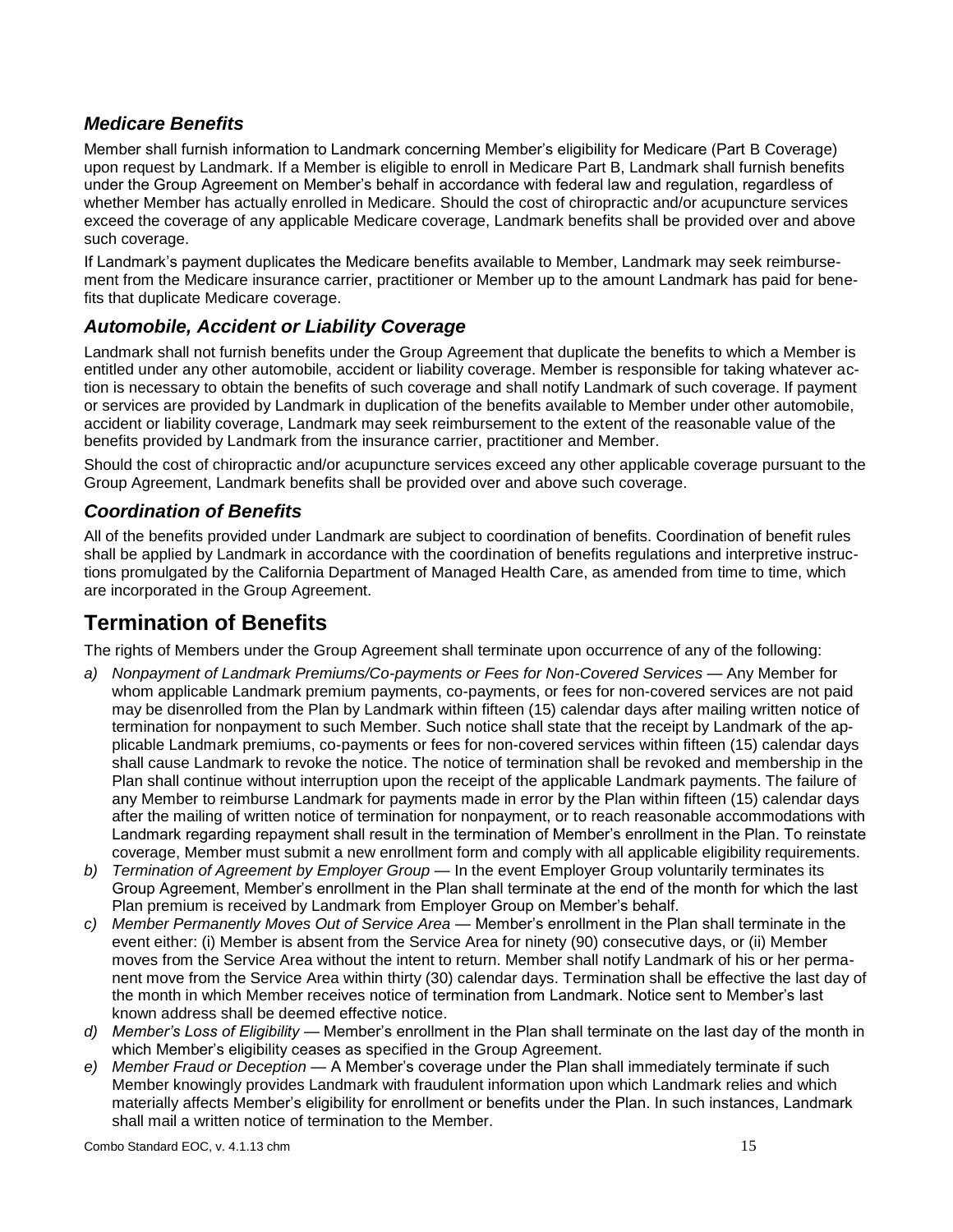- *f) Member Assists Another to Improperly Obtain Benefits*  A Member's enrollment in Landmark shall immediately terminate if such Member assists a person who is not a Member to obtain benefits from the Plan. In such instances, Landmark shall mail a written notice of termination to the Member.
- *g) Disenrollment for Cause*  A Member may be disenrolled for cause if the Member's conduct is such as to be unduly disruptive or injurious to the Participating Practitioner/patient relationship, so that the Member's treatment suffers as a result. A disenrollment for cause shall be effective on the first (1st) day of the calendar month following the month in which notice of disenrollment is given to the Member.
- *h) Voluntary Disenrollment by Member*  A Member may voluntarily disenroll by submitting a written request for disenrollment to Employer Group in a manner to be determined by Employer Group. Employer Group shall forward all such requests to Landmark for processing. Employer Group shall be responsible for any Member premiums through the last day of the month in which notice of disenrollment is received by Landmark.

## *Written Notice of Termination*

When a written notice of termination is sent to the Member pursuant to the Group Agreement, it shall be dated and state:

- a) The cause of termination with specific reference to the section of the Group Agreement giving rise to the right of termination;
- b) That the cause for termination was not the Member's health status or requirements for health care services;
- c) The effective date of termination; and
- d) That notwithstanding the Member Grievance System set forth in the Group Agreement, Member may request a review before the Director of the Department of Managed Health Care for the state of California, if Member believes that his or her Plan membership has been terminated because of Member's health status or requirements for health care services.

### *Non-Liability After Termination*

Upon termination of the Group Agreement for any reason, Landmark shall have no further liability to provide benefits to any Member, including, without limitation, those Members undergoing treatment for an ongoing condition. Member's right to receive benefits hereunder shall cease upon the effective date of termination.

## **Reinstatement of Benefits**

A Member may re-enroll in the Plan if his or her coverage has terminated and the Member becomes eligible at a later date through an Employer Group.

## **Renewal Provisions**

The Group Agreement is automatically renewed from year to year subject to termination provisions. Premium rates may be modified subject to (30) calendar days' written notice from Landmark to the Employer Group.

## **Parties Affected by this Agreement**

#### *Member Non-Liability*

In the event Landmark fails to pay a Participating Practitioner for a covered service, Member shall not be liable to the Participating Practitioner for any sums owed by Landmark.

### *Participating Practitioners*

Participating Practitioners providing chiropractic or acupuncture services pursuant to an agreement with Landmark are independent contractors. None of the Participating Practitioners or their employees or agents are employees or agents of Landmark and none of Landmark's employees or agents are employees or agents of any Participating Practitioner.

#### *Relationship of Parties to this Agreement*

Employer Group is not the agent or representative of Landmark, and shall not be liable for any acts or omissions of Landmark, its agents or employees, or independent contractors, or any other person or organization with which Landmark has made, or hereafter shall make, arrangements for the performance of services under Landmark. Member is not the agent or representative of Landmark and shall not be liable for any acts or omissions of Landmark, its agents or employees.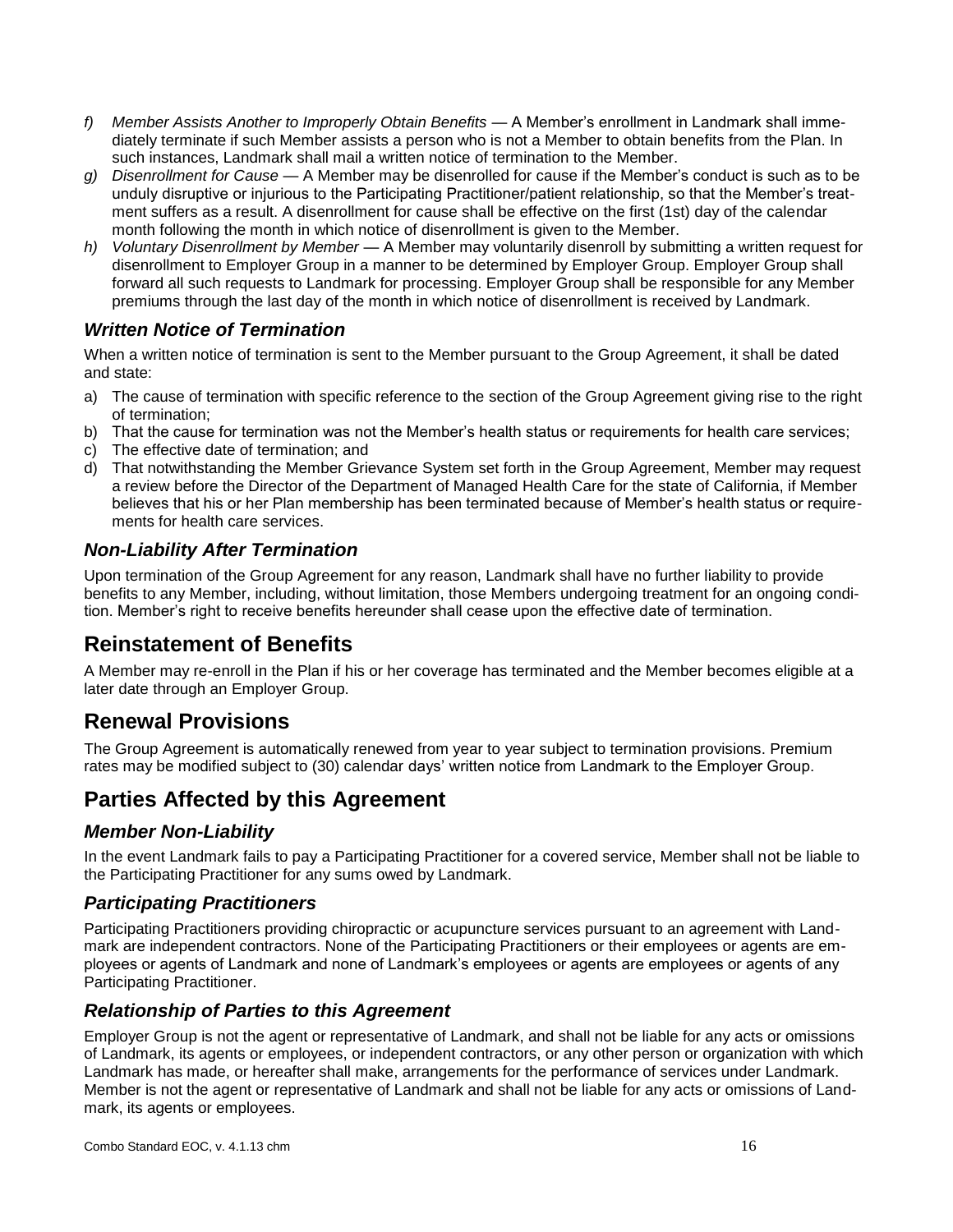## **Landmark's Member Grievance Resolution**

If you have a problem concerning your eligibility, coverage, denial of benefits, quality of care or any other matter relating to your chiropractic and acupuncture benefit plan, you are encouraged to call Landmark's Customer Service Department at (800) 298-4875. One of our Customer Service Representatives will make every effort to respond to your questions and address your concerns. If you are not satisfied with efforts to solve a problem, you may submit a formal grievance or quality of care complaint in person, by telephone, or in writing to Landmark. You have at least 180 calendar days to submit your grievance following any incident or action that is the subject of your dissatisfaction.

#### **Landmark Healthplan of California, Inc. ATTN: Quality Management Department P.O. Box 130028 Sacramento, California 95853 (800) 298-4875**

#### **(888) 565-4236 (relay service for the hearing-impaired) www.LHP-CA.com**

Please include your name, address, telephone number, social security number and details of the problem. If you wish assistance in filing a complaint or would like a copy of Landmark's Grievance Form, our Customer Service Representatives and Quality Management Coordinators are available to help you. Large-print grievance materials and forms are available upon request for the visually impaired. In addition, if you prefer use of a language other than English, we can provide translated grievance materials and forms, and we have multilingual staff available and access to A T & T's Language Line interpreters to assist you through the filing process. Also, you may enter your grievance directly into an online form available at the web site given above, where you can preview and edit grievances before they are submitted. The information is transmitted directly to the Plan via the Plan's secure server.

We will then:

- Confirm in writing within five (5) calendar days that we received your complaint;
- Review your complaint and inform you of our decision in writing within thirty (30) days;
- Or, if your case involves an imminent and serious threat to your health, including but not limited to severe pain, the potential loss of life, limb, or major bodily function, we will expedite the process as an urgent grievance within three (3) days from receipt of your request.

#### **REVIEW BY THE DEPARTMENT OF MANAGED HEALTH CARE (DMHC):**

After completing Landmark's grievance process or participating in the process for at least thirty (30) days, you or your designee may submit the grievance to the DMHC for review. If the DMHC determines your case involves an imminent and serious threat to your health, including but not limited to severe pain, the potential loss of life, limb, or major bodily function as determined by the DMHC, or in any other case where the DMHC determines that an earlier review is warranted, you shall not be required to complete Landmark's initial grievance process or participate in the process for at least thirty (30) days before submitting a grievance to the DMHC. In reviewing the information submitted by you or your designee, the DMHC may ask for additional information and may hold an informal meeting with the involved parties. The DMHC shall send a written notice to you or your designee of the final disposition of the grievance and reason for decision within thirty (30) calendar days of receipt of the request for review unless the Director determines that additional time is reasonably necessary to fully and fairly evaluate the relevant grievance.

The California Department of Managed Health Care is responsible for regulating health care service plans. If you have a grievance against your health plan, you should first telephone your health plan at **(800) 298-4875** and use your health plan's grievance process before contacting the department. Utilizing this grievance procedure does not prohibit any potential legal rights or remedies that may be available to you. If you need help with a grievance involving an emergency, a grievance that has not been satisfactorily resolved by your health plan, or a grievance that has remained unresolved for more than 30 days, you may call the department for assistance. You may also be eligible for an Independent Medical Review (IMR). If you are eligible for IMR, the IMR process will provide an impartial review of medical decisions made by a health plan related to the medical necessity of a proposed service or treatment, coverage decisions for treatments that are experimental or investigational in nature and payment disputes for emergency or urgent medical services. The department also has a toll-free telephone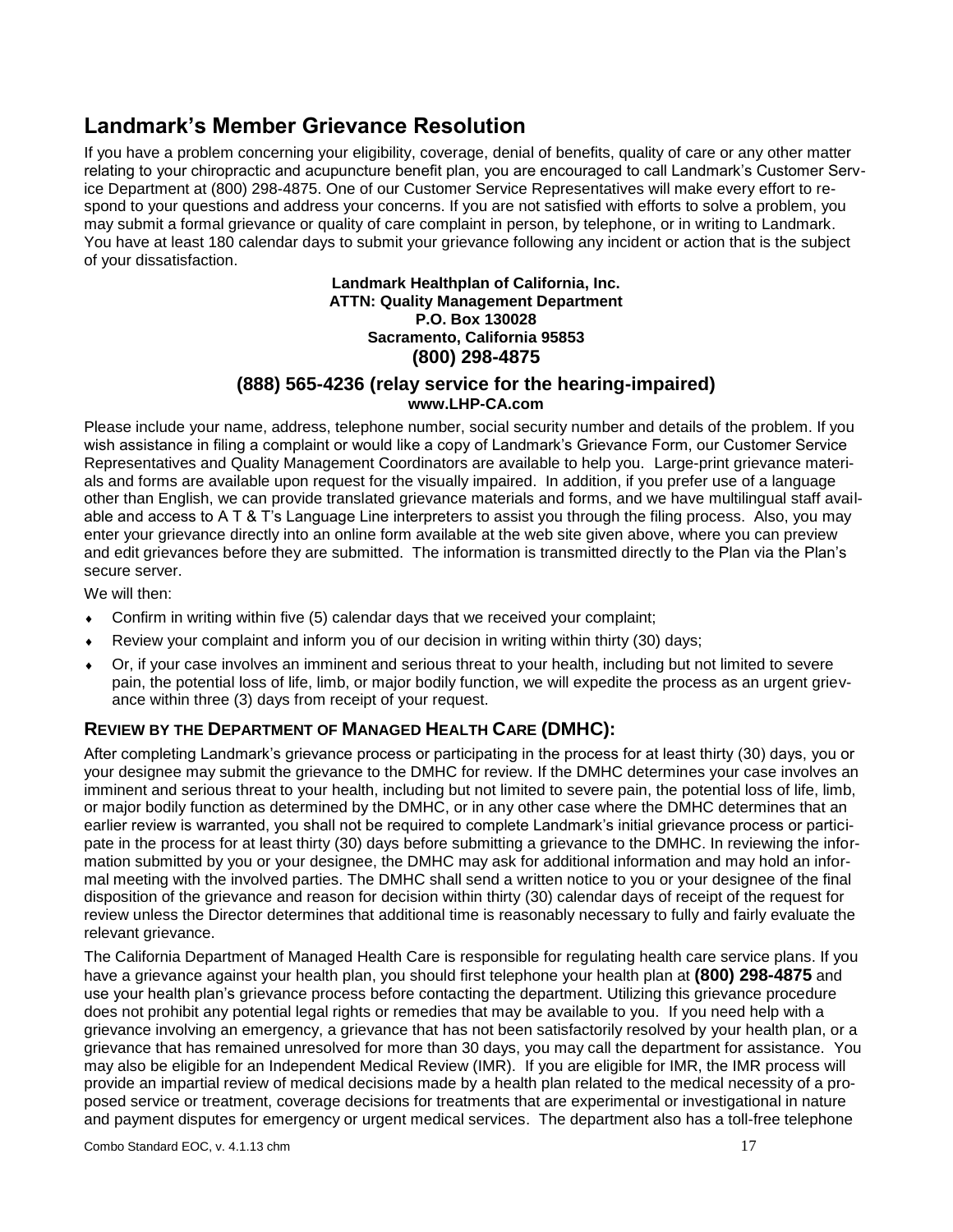number **(1-888-HMO-2219)** and a **TDD line (1-877-688-9891)** for the hearing and speech impaired. The department's Internet Web site **[http://www.hmohelp.ca.gov](http://www.hmohelp.ca.gov/)** has complaint forms, IMR application forms and instructions online.

#### **VOLUNTARY MEDIATION OR BINDING ARBITRATION**

If you are dissatisfied with the resolution of your grievance, either before or after submitting your grievance to the DMHC, you may submit or request that Landmark submit the appeal to voluntary mediation or binding arbitration before Judicial Arbitration and Mediation Services, Inc. (JAMS).

- (i) Voluntary Mediation In order to initiate mediation, you, or an agent acting on your behalf, may submit a written request for voluntary mediation. If the parties mutually agree to mediation, the mediation will be administered by JAMS in accordance with its Mediation Rules and Procedures, unless otherwise agreed to by the parties. Expenses for mediation shall be borne equally by the parties. The Department of Managed Health Care shall have no administrative or enforcement responsibilities in connection with the voluntary mediation process.
- (ii) Binding Arbitration Any and all disputes of any kind whatsoever, including, but not limited to, claims relating to the delivery of services under the Plan and claims of professional malpractice (that is, as to whether any professional services rendered under the health plan were unnecessary or unauthorized or were improperly, negligently, or incompetently rendered), between you (including any heirs or assigns) and Landmark, except for claims arising under Section 502(a) of ERISA shall be submitted to binding arbitration. Any such dispute will not be resolved by a lawsuit or resort to court process, except as the Federal Arbitration Act provides for judicial review of arbitration proceedings. You and Landmark are both giving up your constitutional right to have any such dispute decided in a court of law before a jury, and are instead accepting the use of binding arbitration by a single arbitrator in accordance with the Comprehensive Rules of JAMS, and administration of the arbitration shall be performed by JAMS or such other arbitration service to which the parties may agree in writing. The parties will mutually endeavor to agree to the appointment of the arbitrator, but if such agreement cannot be reached within thirty (30) days following the date demand for arbitration is made, the arbitrator appointment procedures in the Comprehensive Rules will be utilized.

Arbitration hearings shall be held in Sacramento County, California, or at such other location as the parties may agree to in writing. Civil discovery may be taken in such arbitration as provided by California law and civil procedure. The arbitrator selected shall have the power to control the timing, scope, and manner of the taking of discovery and shall further have the same powers to enforce the parties' respective duties concerning discovery as would a Superior Court of California including, but not limited to, the imposition of sanctions. The arbitrator shall have the power to grant all remedies provided by California law. The parties shall divide equally the expenses of JAMS and the arbitrator. In cases of extreme hardship, Landmark may assume all or part of your share of the fees and expenses of JAMS and the arbitrator, provided you submit a hardship application to JAMS. This application will be provided by JAMS upon your request to Landmark. The approval or denial of the hardship application will be determined solely by JAMS.

The arbitrator shall prepare in writing an award that includes the legal and factual reasons for the decision. The requirement of binding arbitration shall not preclude a party from seeking a temporary restraining order or preliminary injunction or other provisional remedies from a court with jurisdiction; however, any and all other claims or causes of action including, but not limited to, those seeking monetary damages, shall be subject to binding arbitration as provided herein. The Federal Arbitration Act, 9 U.S.C. §§ 1- 16, shall also apply to the arbitration.

#### **BY ENROLLING IN LANDMARK BOTH MEMBER (INCLUDING ANY HEIRS OR ASSIGNS) AND LANDMARK AGREE TO WAIVE THE CONSTITUTIONAL RIGHT TO A JURY TRIAL AND INSTEAD VOLUNTARILY AGREE TO THE USE OF BINDING ARBITRATION AS DESCRIBED IN THIS EVI-DENCE OF COVERAGE.**

#### **INDEPENDENT MEDICAL REVIEW PROCESS FOR DISPUTED HEALTH CARE:**

You may request an independent medical review ("IMR") of disputed health care services from the Department of Managed Health Care ("DMHC") if you believe that health care services have been improperly denied, modified,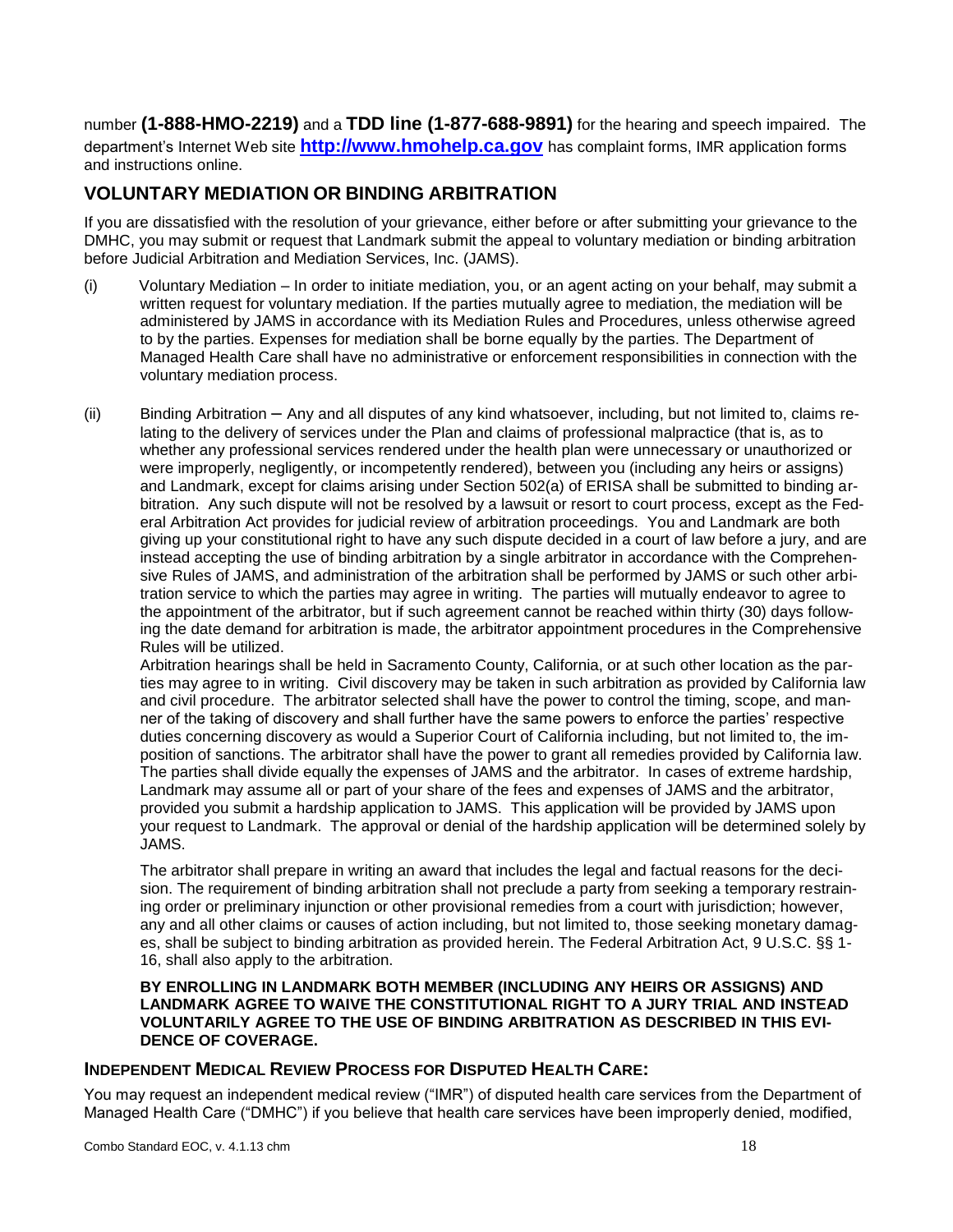or delayed by Landmark or by one of its contracting providers. A "disputed health care service" is any health care service eligible for coverage and payment under your subscriber contract that has been denied, modified or delayed by Landmark or one of its contracting providers, in whole or in part because the service was not Medically Necessary.

The IMR process is in addition to any other procedures or remedies that may be available to you. You pay no application fees of any kind for IMR. You have the right to provide information in support of the request for IMR. Landmark must provide you with an IMR application form with any grievance disposition letter that denies, modifies or delays health care services. A decision to not participate in the IMR process may cause you to forfeit any statutory right to pursue legal action against Landmark regarding the disputed health care service.

#### *Eligibility*

Your application for IMR will be reviewed by the DMHC to confirm that:

- 1) A) Your provider has recommended a service as Medically Necessary, or
	- B) You have received urgent care or emergency services that a provider determined was Medically Necessary, or
	- C) You have been seen by an in-plan provider for the diagnosis or treatment of the medical condition for which you seek independent review.

2) The disputed service has been denied, modified, or delayed by Landmark based in whole or in part on a decision that the service is not Medically Necessary.

3) You have filed a grievance with Landmark or its contracting provider, and the disputed decision is upheld, or the grievance remains unresolved after thirty (30) days. If your grievance requires expedited review you may bring it immediately to the DMHC's attention. The DMHC may waive the requirement that you follow Landmark's grievance process in extraordinary or compelling cases.

If your case is eligible for IMR, the dispute will be submitted to a medical specialist who will make an independent determination of whether or not the care is Medically Necessary. You will receive a copy of the assessment made in your case. If the IMR determines that the service is Medically Necessary, Landmark will provide the health care service.

For non-urgent cases, the IMR organization designated by the DMHC must provide its determination within thirty (30) days of receipt of your application and supporting documents. For urgent cases involving imminent and serious threat to your health, including, but not limited to, severe pain, the potential loss of life, limb, or major bodily function, or the immediate serious deterioration of your health, the IMR organization must provide its determination within three (3) business days.

#### **INDEPENDENT MEDICAL REVIEW PROCESS FOR EXPERIMENTAL AND INVESTIGATIONAL TREATMENT:**

You may also request an IMR to re-examine a Landmark coverage decision based upon your request for experimental or investigational treatment. You do not need to file a grievance with Landmark prior to submitting a request for IMR review of your experimental and investigational treatment request. The IMR process for reviewing decisions regarding the denial, modification or delay of requested experimental and investigational treatment is similar to the IMR process previously described for disputed health care services, with the following exceptions:

#### *Eligibility*

In order for Landmark's coverage decision to be reviewed by the IMR process, you must meet all of the following criteria:

- 1) You must have a life-threatening or seriously debilitating condition.
	- A) "Life-threatening" means either or both of the following:
		- i) Diseases or conditions where the likelihood of death is high unless the course of the disease is inter rupted.
		- ii) Diseases or conditions with potentially fatal outcome, where the end-point of clinical intervention is survival.
	- B) "Seriously debilitating" means diseases or condition that cause major irreversible morbidity.

2) Your practitioner must have certified your life-threatening or seriously debilitating condition for which standard therapies have not been effective in improving the condition, for which standard therapies would not be Medically Necessary or for which there is no more beneficial standard therapy covered by Landmark than the therapy proposed as specified in paragraph 3 below.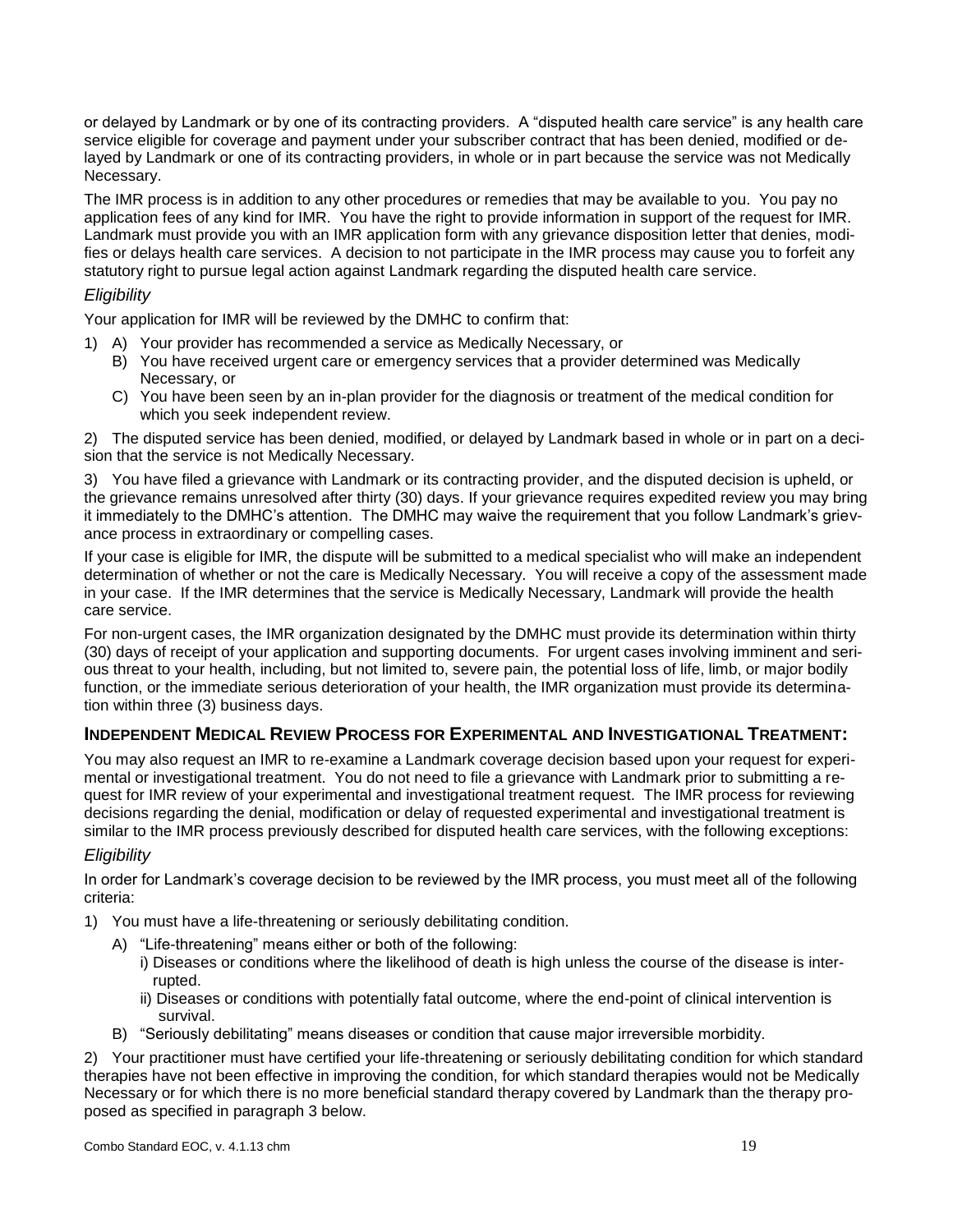3) Either a) your Participating Practitioner has recommended a drug, device, procedure or other therapy that the Participating Practitioner certifies in writing is likely to be of more benefit to you than any available standard therapy, or b) you or your practitioner has requested a therapy that, based on two documents of medical and scientific evidence, is likely to be more beneficial for you than any available standard therapy.

4) Coverage for this drug, device, procedure or other therapy recommended or requested as outlined in paragraph 3 above has been denied by Landmark.

5) The specific drug, device, procedure or other therapy recommended or requested would be a Covered Service, except that it has been denied as experimental or investigational.

If you meet the criteria listed above, Landmark shall offer you the opportunity to have the requested therapy reviewed under the Independent Medical Review process and will notify you of such opportunity within five (5) business days of Landmark's decision to deny coverage. Included with this notice is an application and an addressed envelope that you may return to the DMHC to initiate the IMR process. This review is free of charge to you.

The analyses and recommendations of the experts on the IMR panel shall be in written form and state the reasons the requested therapy is or is not likely to be more beneficial for you than any available standard therapy, and the reasons the experts recommend that the therapy should or should not be provided by Landmark. This written response will be provided in writing to you, your Participating Practitioner and Landmark within thirty (30) days of the receipt of your request for review. If your Participating Practitioner determines that the proposed therapy would be significantly less effective if not promptly initiated, the analysis and recommendations of the experts shall be rendered within seven (7) days of the request. The IMR panel experts may extend the deadline by up to three (3) days for any delay in providing the documents necessary for review. For urgent cases involving imminent and serious threat to your health, including, but not limited to, severe pain, the potential loss of life, limb, or major bodily function, or the immediate serious deterioration of your health, the IMR organization must provide its determination within three (3) business days.

For information about the IMR process, to request an application, or for assistance in completing the application, please call Landmark's Customer Service Department at (800) 298-4875.

## **Member Participation in Landmark Public Policy Standing Committee**

Landmark has a Public Policy Standing Committee to make recommendations regarding the Plan's public policy. If a Member wants to participate in this committee or desires additional information regarding the development of the Plan's public policies, he or she should contact Landmark at (800) 298-4875.

# **Notices to Members**

## *Notice of Coverage Changes/Termination*

In the event of termination of the Group Agreement, Landmark will notify the Employer Group in writing of the cancellation. It is the responsibility of the Employer Group to notify all Members enrolled in the Plan of the termination of their coverage. The Employer Group shall provide such notice by delivering to each Member at the Member's last known address, a true, legible copy of the Notice of Termination sent from Landmark to the Employer Group. The Employer Group shall promptly provide Landmark with proof and the date of such mailing. In the event of an increase in co-payments or premiums, or a reduction in the benefits provided under the Group Agreement for any reason, the Employer Group shall provide notice to its Members of such benefit reduction or premium or co-payment increase within thirty (30) calendar days of the Employer Group's receipt of such notice from Landmark. Landmark shall have no responsibility to Members in the event the Employer Group fails to provide the notices as required.

## **Entirety of Contract and Subsequent Amendments**

The Group Agreement, the Evidence of Coverage, group application form, enrollment form and any attachments constitute the entire contract between Landmark and Employer Group. Any changes to these heretofore mentioned documents must be approved by an officer of Landmark and be attached to the affected document to be valid. No other agent has the authority to change the document or waive any provisions.

# **Conformity with State Law**

If any provision contained within the Evidence of Coverage and the Group Agreement be found not to be in conformance with the California Knox-Keene Service Plan Act of 1975 or other applicable state laws, all other provi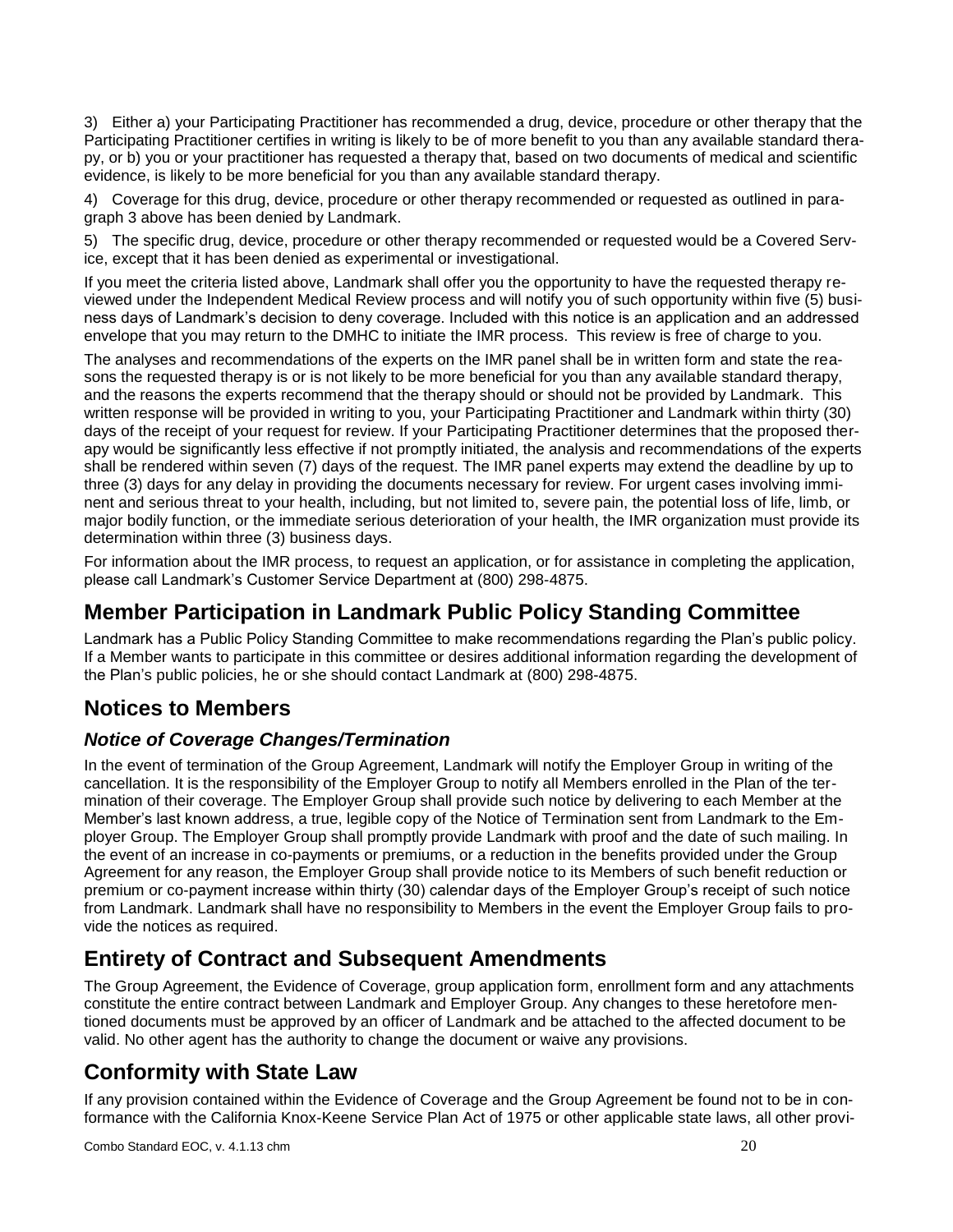sions of the Evidence of Coverage and Group Agreement shall not be rendered invalid but shall be construed and applied as if they were in full compliance with the Act and other applicable laws.

If you need assistance or have questions call or write:

#### **Landmark Healthplan of California, Inc. ATTN: Customer Service Department P.O. Box 130028 Sacramento, CA 95853 (800) 298-4875 www.LHP-CA.com**

## **Fraud Prevention**

Landmark is committed to making the most of your healthcare dollar. Toward that end, we are working strenuously to prevent the sort of fraudulent practices that in some healthcare markets are estimated to represent over 10% of healthcare costs. If you know of any potentially fraudulent activity that you would like to report, you may call our Fraud and Abuse Hotline at 1-800-298-4871. You may do so anonymously if you wish.

# **LANDMARK HEALTHPLAN PRIVACY NOTICE**

## THIS NOTICE DESCRIBES HOW MEDICAL INFORMATION ABOUT YOU MAY BE USED AND DISCLOSED AND HOW YOU CAN GET ACCESS TO THIS IN-FORMATION. PLEASE REVIEW IT CAREFULLY.

We are required by law to maintain the privacy of "protected health information." "Protected health information" includes individually identifiable health information, including demographic information, that relates to:

- the past, present, or future physical or mental health or condition of an individual;
- the provision of health care to an individual; or
- the past, present, or future payment for the provision of health care to an individual.

Beyond the requirements of law, we at Landmark understand and respect your right to the confidentiality of your protected health information, and we maintain numerous safeguards to protect your privacy.

As required by law, this notice provides you with information about your rights to access and control your protected health information, and our legal duties and privacy practices, including the types of uses and disclosures we will make of your protected health information.

We are required to abide by the terms of this notice, although we reserve the right to change the terms of this notice from time to time and to make the new notice provisions effective for all protected health information we maintain. You can always request a copy of our most current privacy notice by calling our Customer Service Department at (800) 298-4875, or you can access it on our web site at [www.LHP-CA.com.](http://www.lhp-ca.com/)

## *How We May Use and Disclose Protected Health Information About You*

We are permitted by law to use or disclose your protected health information for purposes of **treatment, payment,** and **health care operations**.

Combo Standard EOC, v. 4.1.13 chm 21 **For Treatment.** This means the provision, coordination, or management of your health care and related services, including consultations between health care providers regarding your care, and referrals for health care from one health care provider to another. For example, one of your doctors may ask Landmark to supply copies of records in our possession pertaining to your treatment, or we may need to refer to your records in order to make a referral to an appropriate practitioner.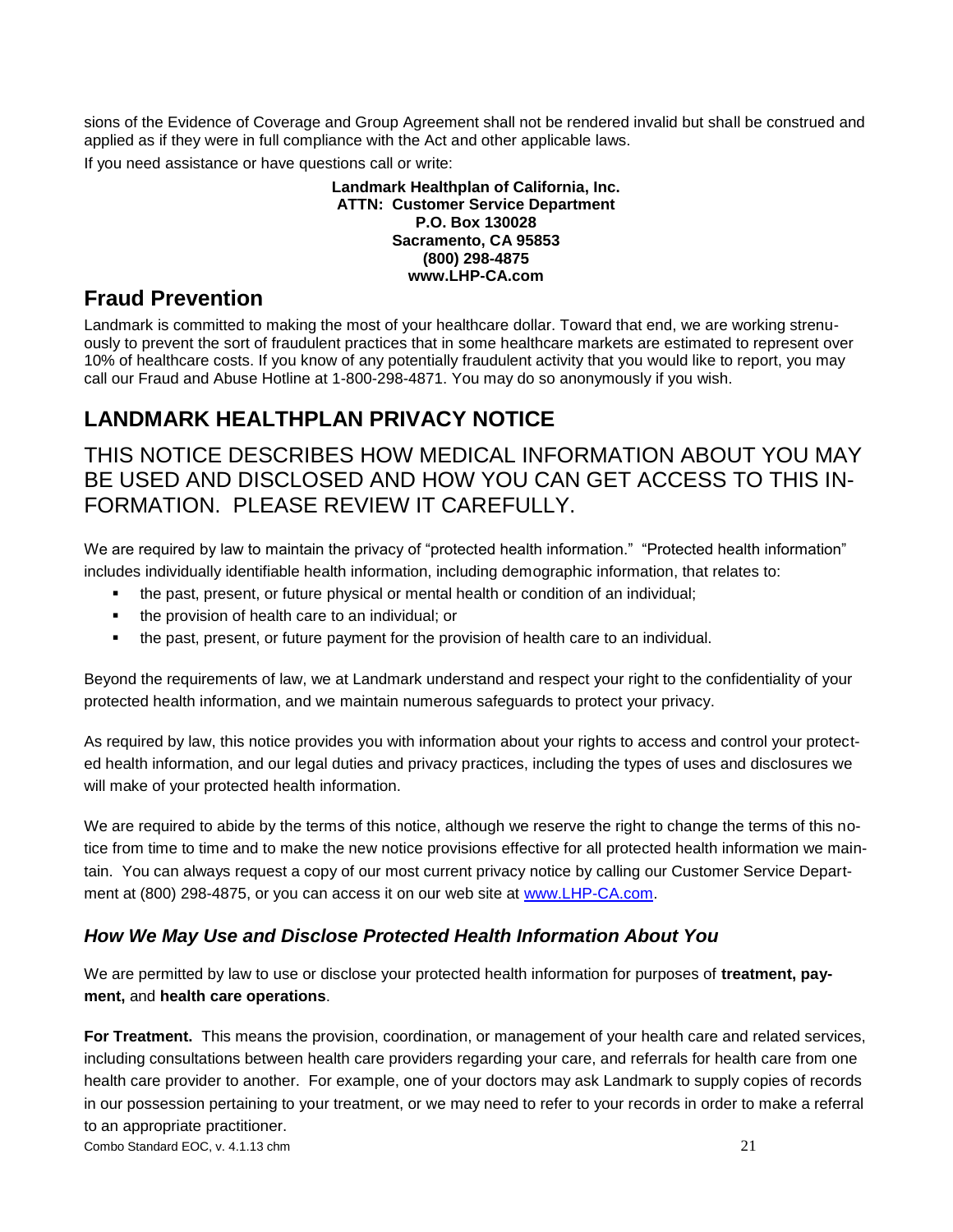**For Payment.** This means activities we undertake to determine and provide the appropriate reimbursement to providers for the health care provided to you, including determinations of eligibility, coverage (including dual coverage), and appropriateness of care, and other utilization review activities. For example, prior to approving health care services, we may need to verify with your employer group or HMO the current eligibility status of you or of your dependents seeking care, and the exact level of benefits available to you through your plan.

**For Health Care Operations.** This means the support functions of Landmark related to **treatment** and **payment**, such as quality assurance activities, case management, provider reviews, compliance programs, audits, and business planning, development, management, and administrative activities. For example, we may use your protected health information to evaluate the performance of our providers in caring for you. We may also combine medical information about many patients to decide what additional services we should offer, what services are not needed, and whether certain new treatments are effective. If, to accomplish any of these purposes, we engage the services of a third-party "business associate", we will have a written contract with the business associate containing terms that will safeguard the privacy of your protected health information.

Additionally, we are permitted by law to make the following uses and disclosures of protected health information:

**To Individuals Involved in Your Care or Payment for Your Care.** Under certain circumstances, we may disclose protected health information about you to family members, friends, or any other persons identified by you when they are involved in your care or the payment for your care. We will only disclose the protected health information directly relevant to their involvement in your care or payment. We may also use or disclose your protected health information to notify, or assist in the notification of, a family member, a personal representative, or another person responsible for your care, of your location, general condition, or death. If you are available, we will give you an opportunity to object to these disclosures, and we will not make these disclosures if you object. If you are not available, we will determine whether a disclosure to your family or friends is in your best interest, and we will disclose only the protected health information that is directly relevant to their involvement in your care. We will allow your family or friends to act on your behalf to pick up medical supplies, X-rays, or other similar forms of protected health information, when we determine, in our professional judgment, that it is in your best interest to make such disclosures.

When permitted by law, we may disclose protected health information about you to a public or private entity authorized by law or by its charter to assist in disaster relief efforts, to coordinate notification to your family of your location, general condition, or death.

**As Required by Law.** We may use or disclose protected health information when required by law, limiting this use or disclosure to the relevant requirements of such law.

**For Public Health Activities.** We may disclose protected health information for public health activities and purposes, which generally include the following:

- to prevent or control disease, injury, or disability;
- to report births and deaths;
- **to report child abuse or neglect;**
- to report reactions to medications or problems with products to persons under the jurisdiction of the Food and Drug Administration, for the purpose of activities related to the quality, safety, or effectiveness of such FDA-regulated products;
- to notify people of product recalls, repairs, or replacement;

Combo Standard EOC, v. 4.1.13 chm 22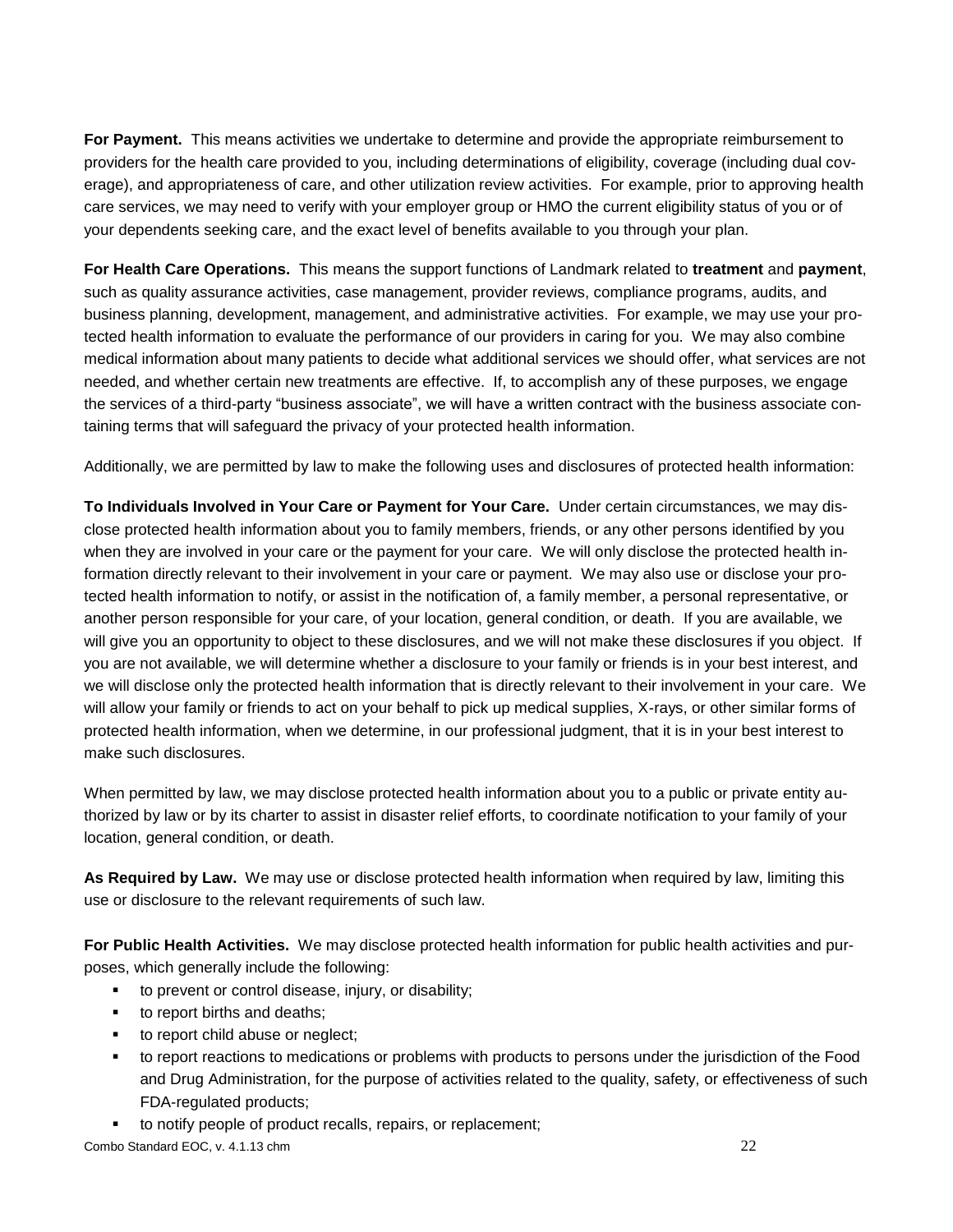- to notify a person who may have been exposed to a disease or may otherwise be at risk of contracting or spreading a disease or condition;
- to notify the appropriate government authority if we believe a patient has been the victim of abuse, neglect, or domestic violence. We will only make this disclosure if the patient agrees or when required by law, or when authorized by law and the patient is incapacitated and thus unable to agree.

**For Health Oversight Activities.** We may disclose protected health information to a health oversight agency for such authorized activities as audits, investigations, inspections, and licensure. These activities are necessary for the government to monitor the health care system, government programs, and compliance with civil rights laws.

**For Legal Proceedings.** We may disclose protected health information about you in response to a court or administrative order. We may also disclose protected health information about you in response to a subpoena, discovery request, or other lawful process, but only if efforts have been made to tell you about the request or to obtain an order protecting the information requested.

**For Law Enforcement.** We may disclose protected health information:

- in response to a court order, subpoena, warrant, summons, or similar process, or as otherwise required by law;
- in response to a law enforcement official's request, to identify or locate a suspect, fugitive, material witness, or missing person;
- in response to a law enforcement official's request for information about the victim of a crime, if, under certain limited circumstances, we are unable to obtain the individual's agreement;
- to alert law enforcement about a death that we believe may be the result of criminal conduct;
- to alert law enforcement about criminal conduct on our premises; and
- in an emergency, to alert law enforcement to the commission and nature of a crime; the location of the crime or victims; or the identity, description, and location of the person who committed the crime.

**To Coroners, Medical Examiners, and Funeral Directors.** We may disclose protected health information to a coroner or medical examiner in order, for example, to identify a deceased person or determine the cause of death. We may also disclose protected health information about patients to funeral directors as necessary to carry out their duties.

**For Organ and Tissue Donation.** For organ donors, we may disclose protected health information to organizations that handle organ, eye, or tissue procurement, banking, or transplantation, for the purpose of facilitating organ, eye, or tissue donation and transplantation.

**For Research.** Under certain circumstances, we may use and disclose protected health information for research purposes. For example, a research project may involve comparing the health and recovery of all patients who received one treatment to those who received another for the same condition. All research projects, however, are subject to a special approval process. This process evaluates a proposed research project and its use of medical information, trying to balance the research needs with patients' need for privacy of their medical information. Before we use or disclose protected health information for research, the project will have been approved through this research approval process, but we may, however, disclose protected health information to people preparing to conduct a research project, for example, to help them look for patients with specific medical needs, so long as the protected health information they review does not leave our premises.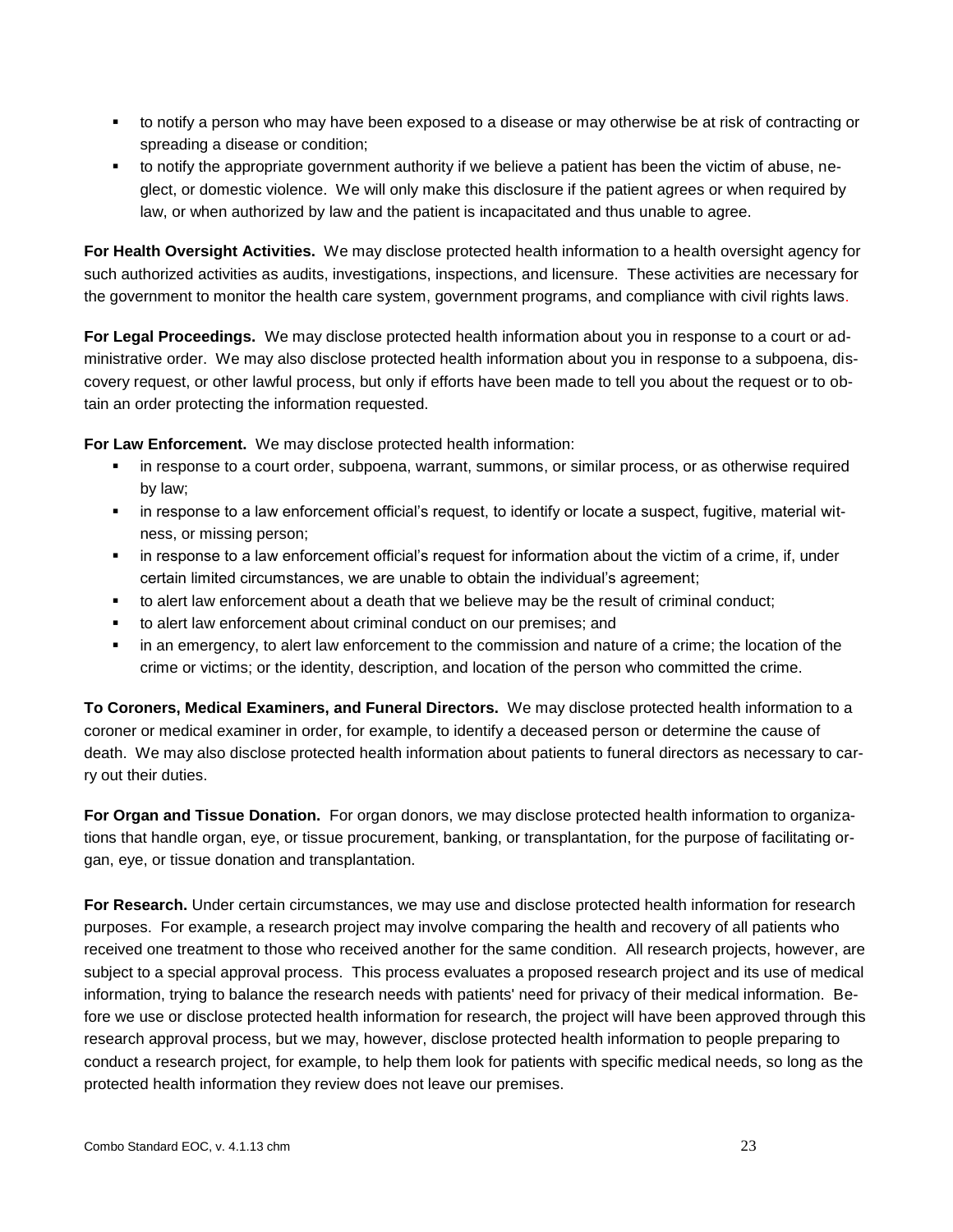**To Avert a Serious Threat to Health or Safety.** We may use and disclose protected health information when necessary to prevent or lessen a serious and imminent threat to the health and safety of a person or the public. Any disclosure, however, would only be made to someone able to help prevent or lessen the threat.

**With Regard to Armed Forces Personnel.** We may use and disclose the protected health information of individuals who are Armed Forces personnel for activities deemed necessary by appropriate military command authorities. We may also use and disclose the protected health information of individuals who are foreign military personnel to the appropriate foreign military authority.

**For National Security and Intelligence Activities; For Protective Services for the President and Others.** We may disclose protected health information to authorized federal officials for the conduct of lawful intelligence, counter-intelligence, and other national security activities authorized by law; for the provision of protective services to the President or other authorized persons, or to foreign heads of state; or for the conduct of authorized investigations.

**For Workers' Compensation.** We may disclose protected health information about you as authorized by and to the extent necessary to comply with laws relating to workers' compensation or other similar programs established by law to provide benefits for work-related injuries or illness.

**For Health-Related Benefits and Services.** We may use and disclose protected health information to contact you to provide information about other health-related benefits or services that may be of interest to you.

**To Your Group Health Plan Sponsor.** We may disclose protected health information about you to the sponsor of your Group Health Plan, only upon receipt of a certification from the plan sponsor that the plan documents have been amended to provide, among other things, that the sponsor will not use or disclose the information for employment-related actions and decisions.

### *Other Uses and Disclosures*

Except for the situations set forth above, we will not use or disclose your protected health information for any other purpose unless you provide written authorization. You may revoke that authorization at any time, provided that the revocation is in writing, except to the extent that we have already taken action in reliance on your authorization.

## *Your Rights Regarding Protected Health Information About You*

**Right to Request Restrictions.** You have the right to request restrictions on our use or disclosure of protected health information about you for treatment, payment, or health care operations. You also have the right to request restrictions on the protected health information we disclose about you to someone who is involved in your care or the payment for your care, like a family member or friend.

We are not required to agree to your request.If we do agree, we will not use or disclose protected health information about you in violation of such restriction, unless the information is needed to provide you emergency treatment.

To request restrictions, you must make your request in writing to our Privacy Officer at the address below. In your request, you must tell us (1) what information you want to limit; (2) whether you want to limit our use, disclosure, or both; and (3) to whom you want the limits to apply.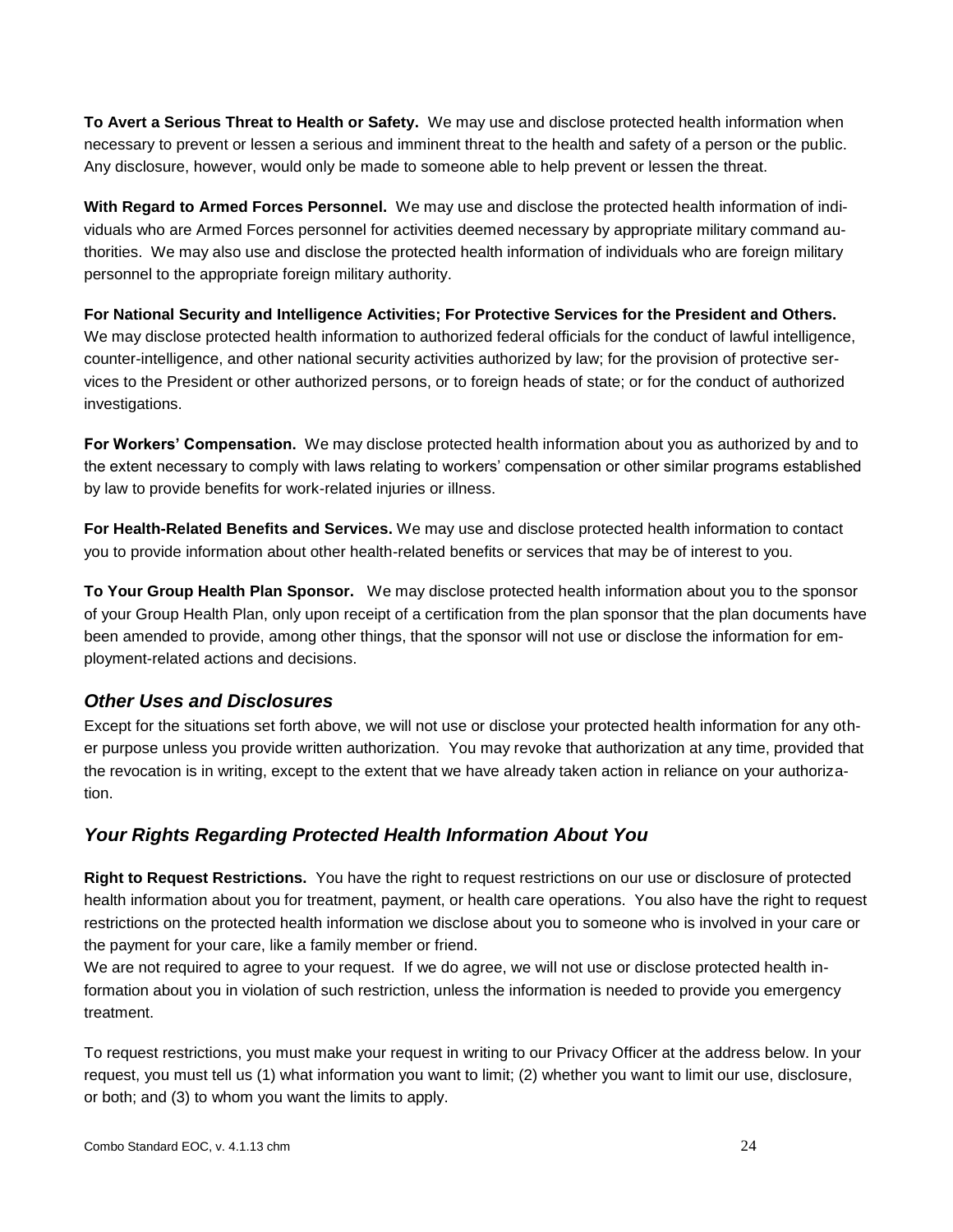**Right to Request Confidential Communications.** You have the right to request that we communicate protected health information to you in a certain way or at a certain location if disclosure of all or part of that information could endanger you. For example, you can ask that we only contact you at work or by mail.

To request confidential communications, you must make your request in writing to our Privacy Officer at the address below, including a statement that other disclosure could endanger you. Your request must specify where or how you wish to be contacted. We will accommodate all reasonable requests.

**Right to Inspect and Copy.** You have the right to inspect and obtain a copy of protected health information about you that may be used to make decisions about your care. Usually, this includes enrollment, payment, claims adjudication, and case management records. There are a few exceptions to the sorts of protected health information available to you, such as psychotherapy notes and information compiled in reasonable anticipation of, or for use in, a civil, criminal, or administrative action or proceeding.

To inspect and copy medical information that may be used to make decisions about you, you must make your request in writing to our Privacy Officer at the address below. If you request a copy of the information, we may charge a fee for the costs of copying, postage, and other supplies associated with your request. In certain very limited circumstances, we may deny your request to inspect and copy, but in those cases, not including those types of exceptions noted above, you have the right to have the denial reviewed. A licensed health care professional who did not participate in the original decision to deny will be designated by Landmark to review the denial. We will comply with the outcome of the review.

**Right to Amend.** If you feel that protected health information we have about you is incorrect or incomplete, you may request that we amend the information. You have the right to request an amendment for as long as the information is kept.

To request an amendment, you must make your request in writing to our Privacy Officer at the address below. In addition, you must provide a reason that supports your request. We may deny your request for an amendment if it is not in writing or does not include a reason to support the request. In addition, we may deny your request to amend protected health information that:

- Was not created by us, unless the person or entity that created the information is no longer available to make the amendment;
- Is not part of the protected health information kept by Landmark;
- Is not part of the information that you would be permitted to inspect and copy; or
- **IS accurate and complete.**

**Right to an Accounting of Disclosures.** You have the right to request an "accounting of disclosures." This is a list of the disclosures we have made of protected health information about you within the six years prior to the date on which you request the accounting, or such shorter time period as you request. There are some few exceptions to the disclosures we must account for. Examples include disclosures to carry out treatment, payment, and health care operations; those made to you; those made pursuant to an authorization by you; those made for national security or intelligence purposes; and those that occurred prior to April 14, 2003.

To request this list or accounting of disclosures, you must make your request in writing to our Privacy Officer at the address below. Your request should indicate in what form you want the list (for example, on paper, or electronically). The first list you request within a 12-month period will be free. For additional lists, we may charge you